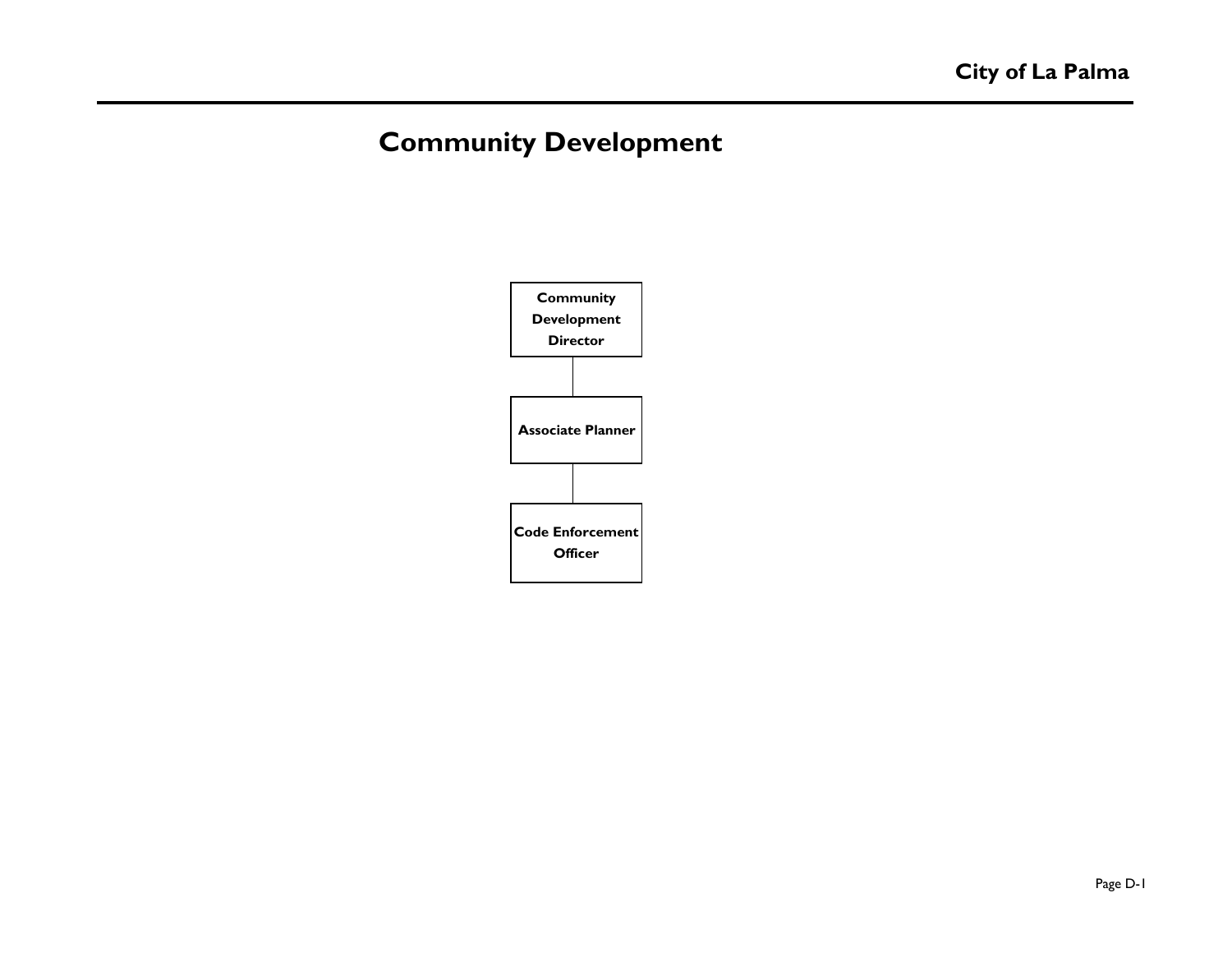## **Department Staffing**

## **Community Development**

#### *General Fund Positions*

|                                       | FY 2012-13 ADOPTED | <b>FY 2012-13 AMENDED</b> | FY 2013-14 ADOPTED | FY 2014-15<br><b>ESTIMATED</b> |
|---------------------------------------|--------------------|---------------------------|--------------------|--------------------------------|
| <b>Community Development Director</b> | 0.30               | 0.30                      | 0.30               | 0.30                           |
| Associate Planner                     | 1.00               | 00.1                      | 1.00               | 1.00                           |
| Code Enforcement Officer              | 1.00               | 1.00                      | 1.00               | 1.00                           |
| Administrative Secretary/Permit Tech  | 1.00               | 0.90                      | 0.00               | 0.00                           |
|                                       | 3.30               | 3.20                      | 2.30               | 2.30                           |
| <b>Other Funds Positions</b>          |                    |                           |                    |                                |
| <b>Community Development Director</b> | 0.70               | 0.70                      | 0.70               | 0.70                           |
| Associate Planner                     | 0.00               | 0.00                      | 0.00               | 0.00                           |
| Code Enforcement Officer              | 0.00               | 0.00                      | 0.00               | 0.00                           |
| Administrative Secretary/Permit Tech  | 0.00               | 0.10                      | 0.00               | 0.00                           |
|                                       | 0.70               | 0.80                      | 0.70               | 0.70                           |
| <b>TOTAL FTE:</b>                     | 4.00               | 4.00                      | 3.00               | 3.00                           |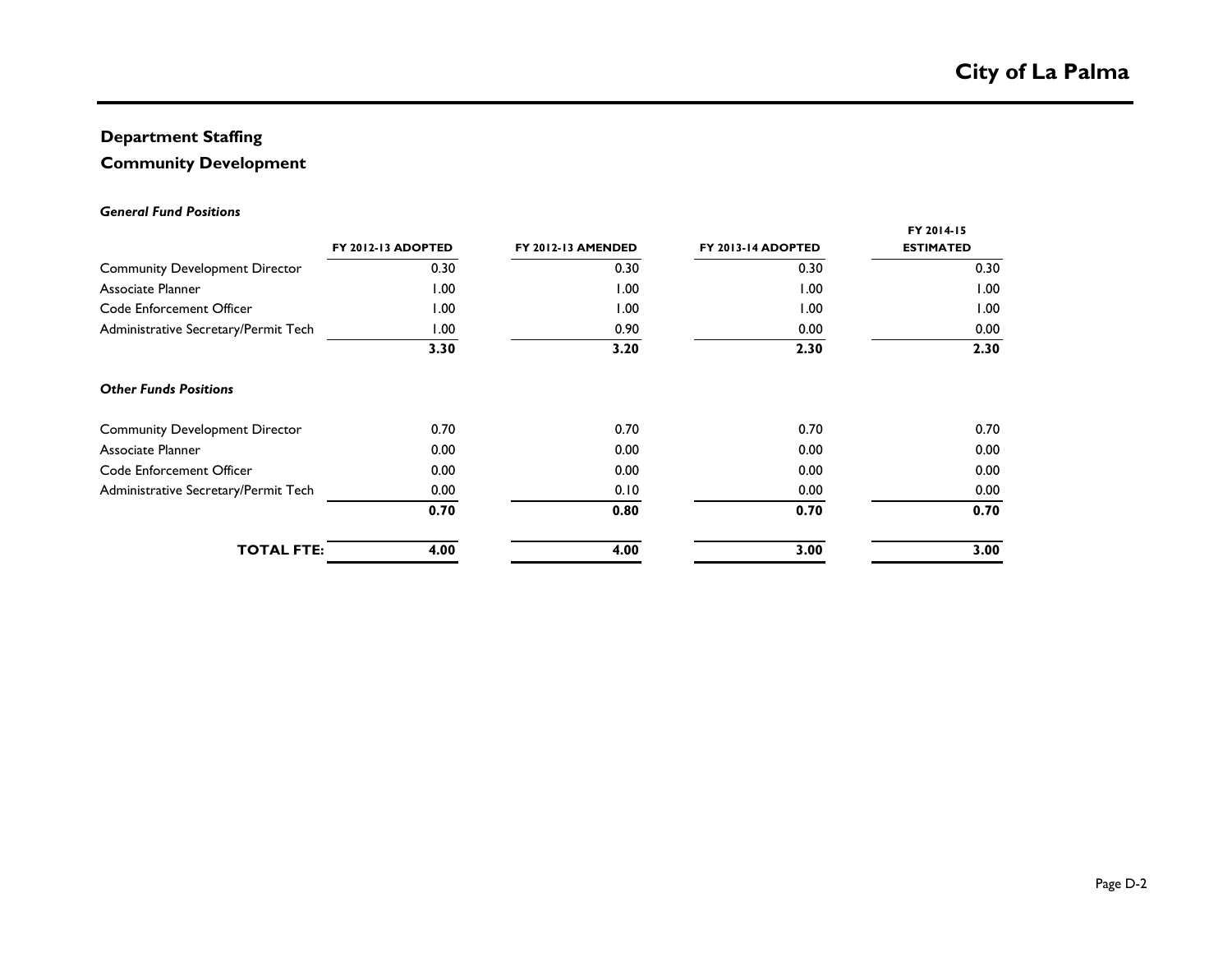## **Department Description and Functions**

### **Community Development**

#### **Administration**

Air Quality Management District (AQMD) AB 2677 Subvention funds oversight and reporting. Implementation of adopted Economic Development Plan goals, objectives, and tasks. Department Administration including, budgeting, purchasing, record keeping, employee performance reviews, and web site updates Management and oversight of contracted personnel and vendors. Development Committee support, agenda packet preparation, legal postings, and meeting minutes. Implement Goal's and Policies of City's Housing Element and administer City's affordable housing programs and activities.

#### **Building and Safety**

Implement and Enforce conformance with State Laws relating to Structural, Fire, Health and Life Safety Requirements.

Building Code review, maintenance, adoption, and interpretation.

Plans examination and Plan Checking of Construction Documents.

Building Permit fee calculation, issuance and collection.

Construction Inspection of new structure and/or additional and alterations to existing structures.

Building activity monitoring and report generation for City, Sanitary District, School Districts and State of Calif.

#### **Code Enforcement**

The prevention, detection, investigation, and enforcement of laws and ordinances

Preparation of letters, issuance of Notice of Violation (NOV's) and Administrative Citations.

Code Enforcement Case log record keeping, maintenance , and report generation.

Routine Inspection and Enforcement of Water Quality Management Plans (WQMP's)

Periodic Inspection and Enforcement of National Pollution Discharge Elimination Systems (NPDES) Permittees

Administration, Inspection and Enforcement of Fats, Oils, and Grease (FOG) Program including Invoice and Permit generation.

#### **Planning**

Responsible for both Current and Advance Planning functions of the city.

General Plan Stewardship, Development Code Amendments, Rezones, Tract Maps, Preparation of Reports, Public Notices, Resolutions and Ordinances. Environmental Review and compliance with California Environmental Quality Act (CEQA) Processes applications for Conditional Use Permits (CUP); Precise Plans (PP); Residential remodels; Temporary Use, Community Event, and Signage Permits.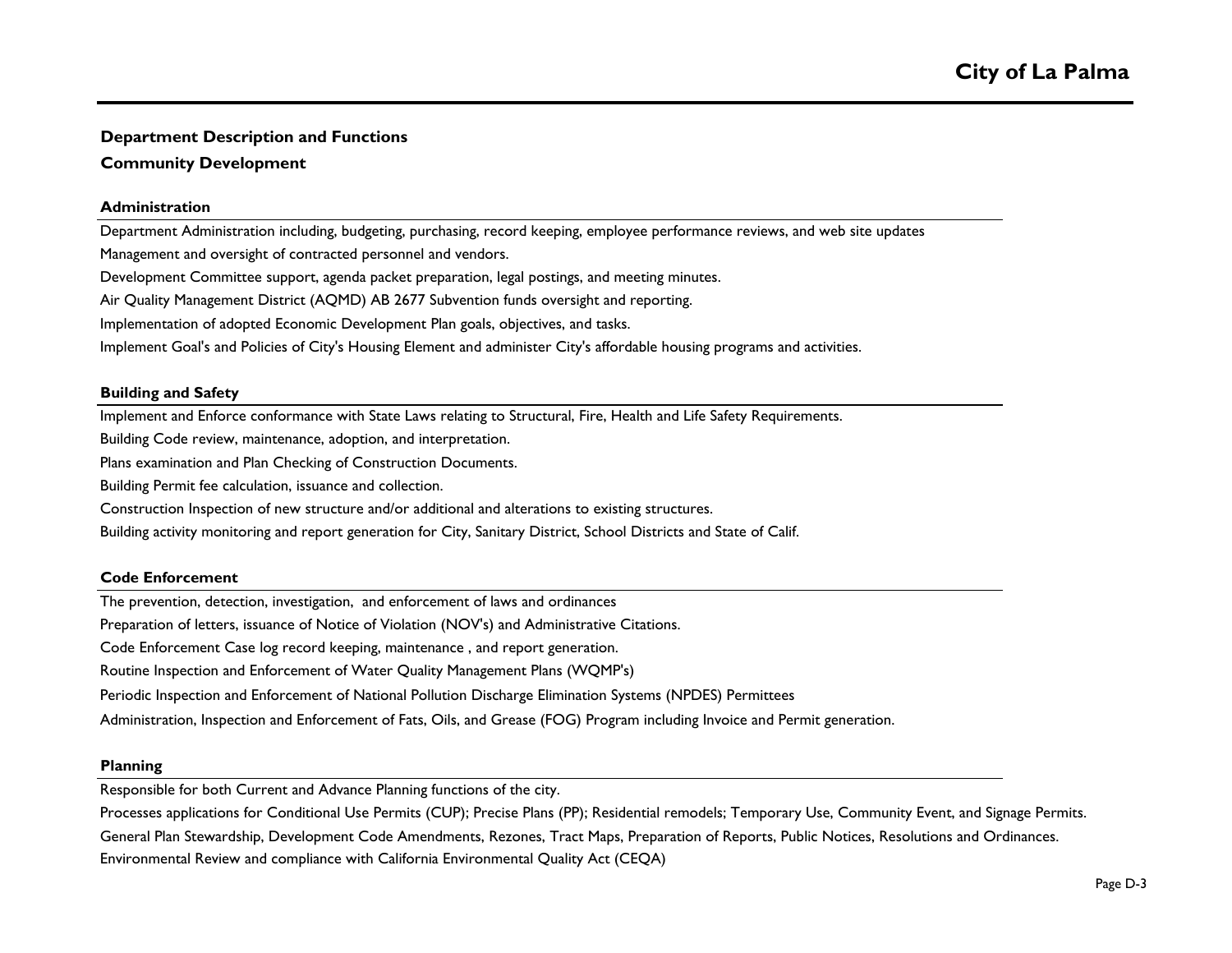## **Performance Indicators**

### **Community Development**

| <b>Performance</b>                                       | FY 2013-14               | <b>Vision</b>          | <b>City Council / Management</b>     |
|----------------------------------------------------------|--------------------------|------------------------|--------------------------------------|
| <b>Measures</b>                                          | <b>Target / Baseline</b> | <b>Values</b>          | <b>Goals / Objectives</b>            |
| <b>ADMINISTRATION METRICS:</b>                           |                          |                        |                                      |
| Commercial Brokers/Property Owner Outreach               | 4                        | Family                 | Communication / Engagement           |
| Number of Mosaic articles                                | 4                        | Family                 | Communication / Engagement           |
| % of "New" business licenses                             | 0.03                     | Family                 | Create Proactive Economic Strategies |
| <b>BUILDING AND SAFETY METRICS:</b>                      |                          |                        |                                      |
| Number of permits issued                                 | 415                      | Pride and<br>Ownership | Maintain High Public Safety Levels   |
| Number of plan checks performed                          | 80                       | Security               | Maintain High Public Safety Levels   |
| Number of inspections conducted                          | 1221                     | Security               | Maintain High Public Safety Levels   |
| Number of permits finaled                                | 373                      | Pride and<br>Ownership | Maintain Quality of Life             |
| <b>CODE ENFORCEMENT METRICS:</b>                         |                          |                        |                                      |
| Number of C.E. inspections performed                     | 450                      | Pride and<br>Ownership | Maintain Quality of Life             |
| Number of C.E. cases opened                              | 200                      | Pride and<br>Ownership | Maintain High Public Safety Levels   |
| % of C.E. cases receiving administrative citation        | 0.01                     | Opportunity            | Maintain Quality of Life             |
| % of C.E. cases initiated by citizen complaint           | 0.5                      | Family                 | Communication / Engagement           |
| <b>PLANNING METRICS:</b>                                 |                          |                        |                                      |
| Number of Land Use approval processed                    | 4                        | Security               | Create Proactive Economic Strategies |
| Number of agenda reports prepared for CC/PC/DC/TSC       | 12                       | Pride and<br>Ownership | Communication / Engagement           |
| % of plan checks reviewed for zoning w/in 7 working days | 100%                     | Pride and<br>Ownership | Maintain High Public Safety Levels   |
| % of DC minutes and resolutions prepare by next meeting  | 100%                     | Pride and<br>Ownership | Maintain High Public Safety Levels   |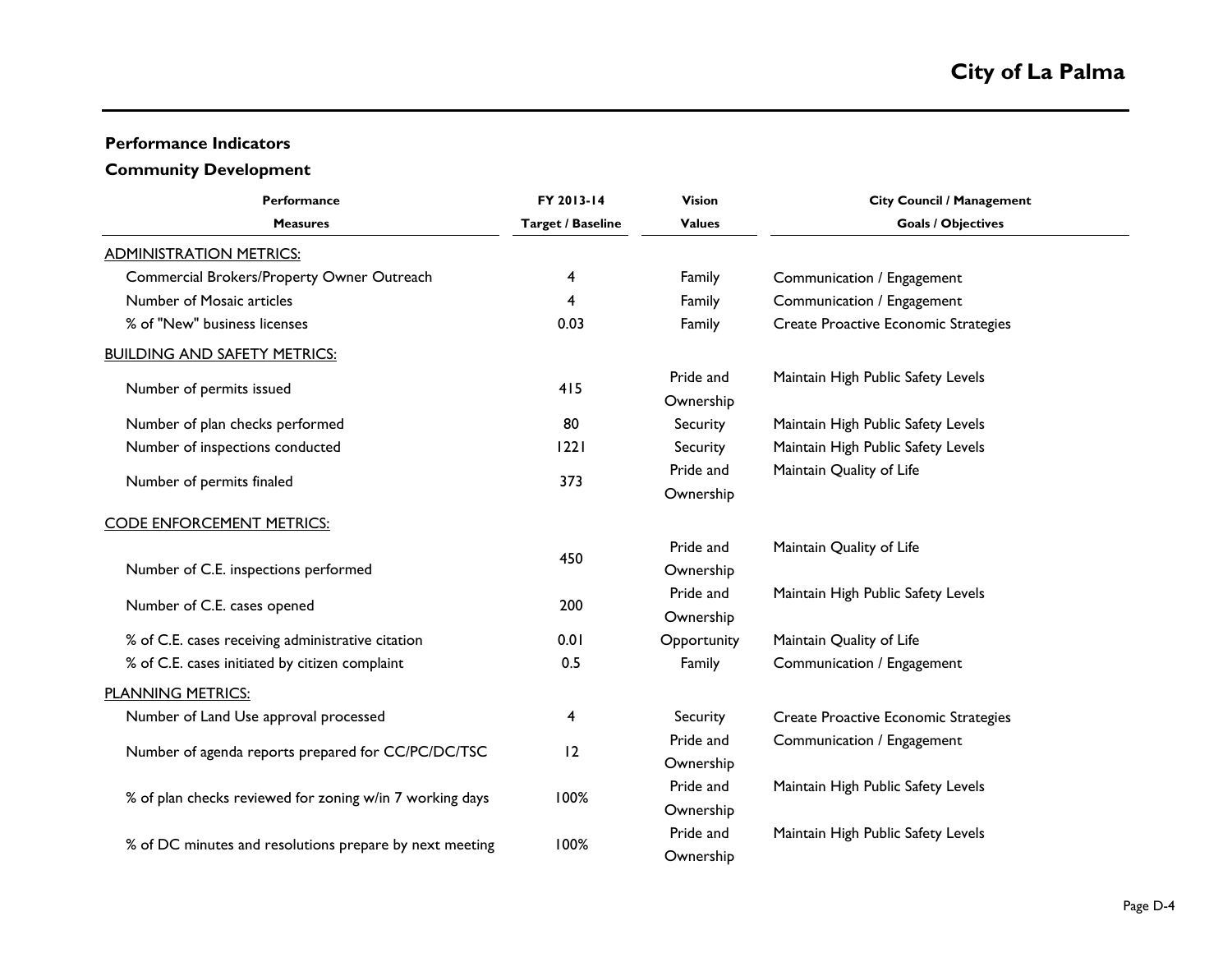## **Performance Indicators Community Development**

The metrics selected for Community Development Department are common measurements used by other jurisdictions to measure their Community Development activity levels. By using similar benchmarks, decision makers and members of the public can quickly compare with surrounding communities using ratios such as a per capita or per household to determine performance levels. Additionally, many of these metrics are currently maintained in the course of business and do not represent extra burden on staff workload.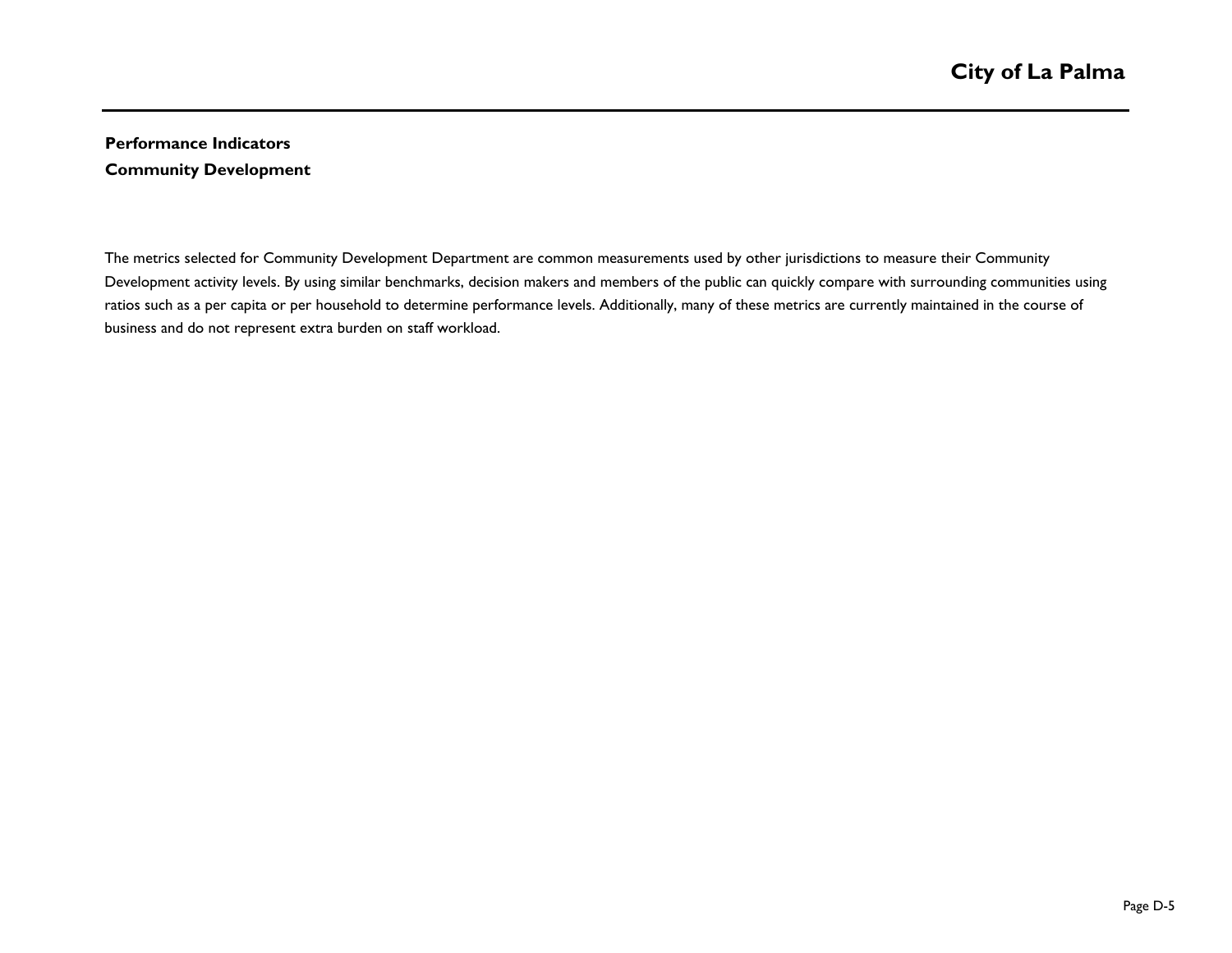**Performance Indicators**

**Community Development**



THIS PAGE INTENTIONALLY LEFT BLANK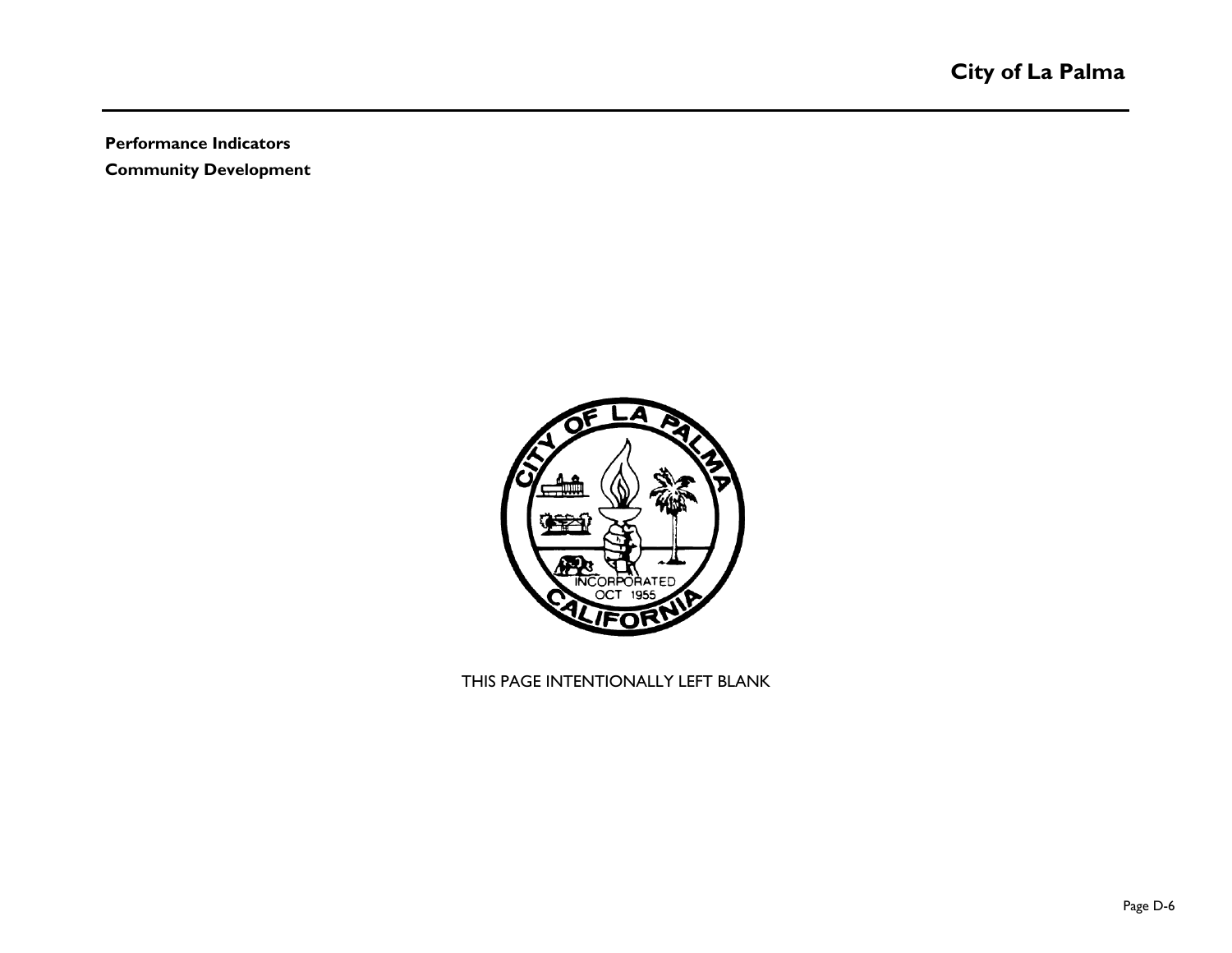# **Community Development**

#### **Summary of Departmental Expenditures by Program:**

| <b>Fiscal Year</b> |
|--------------------|
| $2013 - 14$        |
| <b>Proposed</b>    |
| 6.2%               |
| -1.4%              |
| 7.4%               |
| $-34.8%$           |
| $-13.9%$           |
|                    |

#### **Summary of Departmental Expenditures by Category:**

|                                        |               |                                   |                |                                   |                |                                   |   |                          |                |                    | % Change from      | % Change from |                    |                    |
|----------------------------------------|---------------|-----------------------------------|----------------|-----------------------------------|----------------|-----------------------------------|---|--------------------------|----------------|--------------------|--------------------|---------------|--------------------|--------------------|
|                                        |               | <b>Fiscal Year</b><br>$2011 - 12$ |                | <b>Fiscal Year</b><br>$2012 - 13$ |                | <b>Fiscal Year</b><br>$2012 - 13$ |   | <b>Fiscal Year</b>       |                | <b>Fiscal Year</b> | <b>Fiscal Year</b> |               | <b>Fiscal Year</b> | <b>Fiscal Year</b> |
|                                        |               |                                   |                |                                   |                |                                   |   | $2012 - 13$              | $2013 - 14$    |                    | $2012 - 13$        |               | $2014 - 15$        | $2013 - 14$        |
|                                        | <b>Actual</b> |                                   | <b>Adopted</b> |                                   | <b>Amended</b> |                                   |   | <b>Projected</b>         | <b>Adopted</b> |                    | <b>Projected</b>   |               | <b>Estimated</b>   | Proposed           |
| <b>Personnel Services</b>              |               | 335,664                           |                | 316,700                           |                | 315,100                           | S | 338,300                  |                | 245,400            | $-27.5%$           |               | 258,300            | 5.3%               |
| Maintenance and Operations             |               | 260,123                           |                | 351,900                           |                | 347,350                           |   | 206,700                  |                | 245,110            | 18.6%              |               | 164,090            | $-33.1%$           |
| Capital Outlay/Improvements            |               |                                   |                |                                   |                |                                   |   | $\overline{\phantom{0}}$ |                | $\sim$             | 0.0%               |               | -                  |                    |
| <b>Total Departmental Expenditures</b> |               | 595.787                           |                | 668,600                           | - \$           | 662.450                           |   | 545,000 \$               |                | 490,510            | $-10.0%$           |               | 422,390            | $-13.9%$           |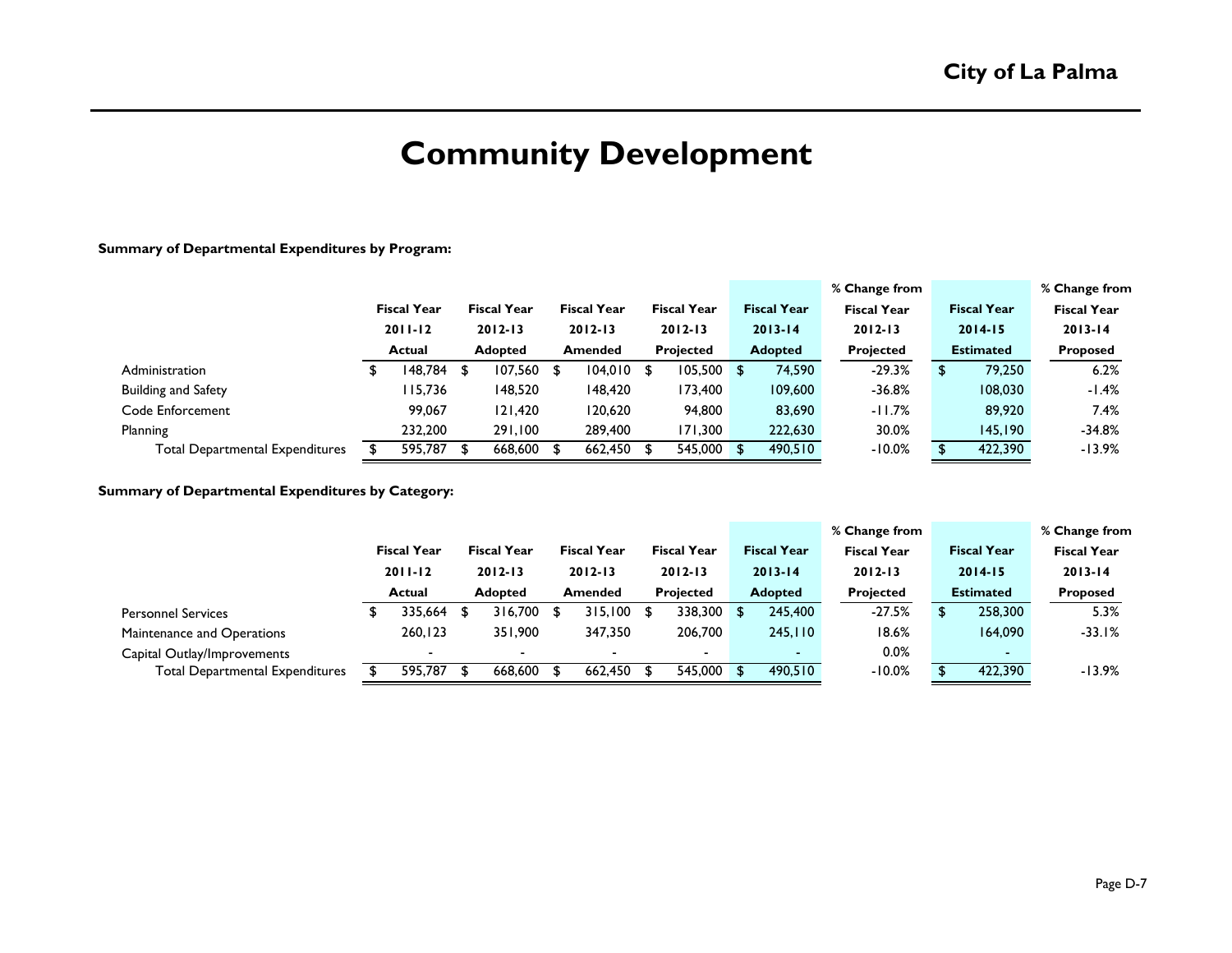| <b>PROGRAM:</b>             | <b>Administration</b> |                                   |    |                                   |  |                                   |                |                    |                    |                  |                    |                    |  |
|-----------------------------|-----------------------|-----------------------------------|----|-----------------------------------|--|-----------------------------------|----------------|--------------------|--------------------|------------------|--------------------|--------------------|--|
|                             |                       | <b>Fiscal Year</b><br>$2011 - 12$ |    |                                   |  |                                   |                |                    | % Change from      |                  |                    | % Change from      |  |
|                             |                       |                                   |    | <b>Fiscal Year</b><br>$2012 - 13$ |  | <b>Fiscal Year</b><br>$2012 - 13$ |                | <b>Fiscal Year</b> | <b>Fiscal Year</b> |                  | <b>Fiscal Year</b> | <b>Fiscal Year</b> |  |
|                             |                       |                                   |    |                                   |  |                                   |                | $2013 - 14$        | $2012 - 13$        | $2014 - 15$      |                    | $2013 - 14$        |  |
|                             |                       | <b>Actual</b>                     |    | <b>Adopted</b>                    |  | <b>Amended</b>                    | <b>Adopted</b> |                    | <b>Amended</b>     | <b>Estimated</b> |                    | <b>Proposed</b>    |  |
| <b>Personnel Services</b>   |                       | 29,540                            | \$ | 93,200                            |  | 93,100                            |                | 63,100             | (32.2)             | \$               | 67,600             | 7.1                |  |
| Maintenance and Operations  |                       | 19,244                            |    | 14,360                            |  | 10,910                            |                | 11,490             | 5.3                |                  | 11,650             | $\mathsf{I}$ .4    |  |
| Capital Outlay/Improvements |                       |                                   |    |                                   |  | $\overline{\phantom{0}}$          |                |                    | N/A                |                  |                    | N/A                |  |
| Total                       |                       | 148.784                           |    | 107.560                           |  | 104.010                           |                | 74,590             | (28.3)             |                  | 79,250             | 6.2                |  |

## **DEPARTMENT:** Community Development **CONSISTENT Account Code: 001-510**

#### PROGRAM DESCRIPTION:

Community Development Administration provides oversight and coordination among the divisions in the Department. This responsibility includes management of in-house and contracted personnel. In addition, the Administration division is the budgeted area for the City's Housing and Economic Development efforts in the absence of the Community Development Commission. The Director oversees business retention and business attraction activities and is responsible for developing and maintaining relationships with businesses, real estate brokers, commercial property owners, and tenants. The Department also coordinates "fast tracking" of land use and permitting applications and directly responds to problems/issues identified by high priority businesses. Administration also implements the Air Quality Management District AB 2766 Grant and provides staff support for the City's Development Committee.

In the effort to reduce operating expenditures for Fiscal Year 2013-14, it has been recommended that walk-in public counter hours be reduced from 7:30 - 5:30 p.m. Monday through Thursday and alternating Fridays, to 7:30 - 12:00 p.m. Monday through Thursday and alternating Fridays for walk-in service and by appointment only between 1:00 and 5:30 p.m. Along with this reduction in service level is the proposed elimination of the Administrative Secretary/Permit Technician position. In FY 2013-14, public inquiries at the counter will be fielded by the Director, Associate Planner, Code Enforcement Officer and contracted building and safety staff.

#### PROGRAM EXPLANATION:

Code 501: Salaries - Full time

Community Development Director 0.30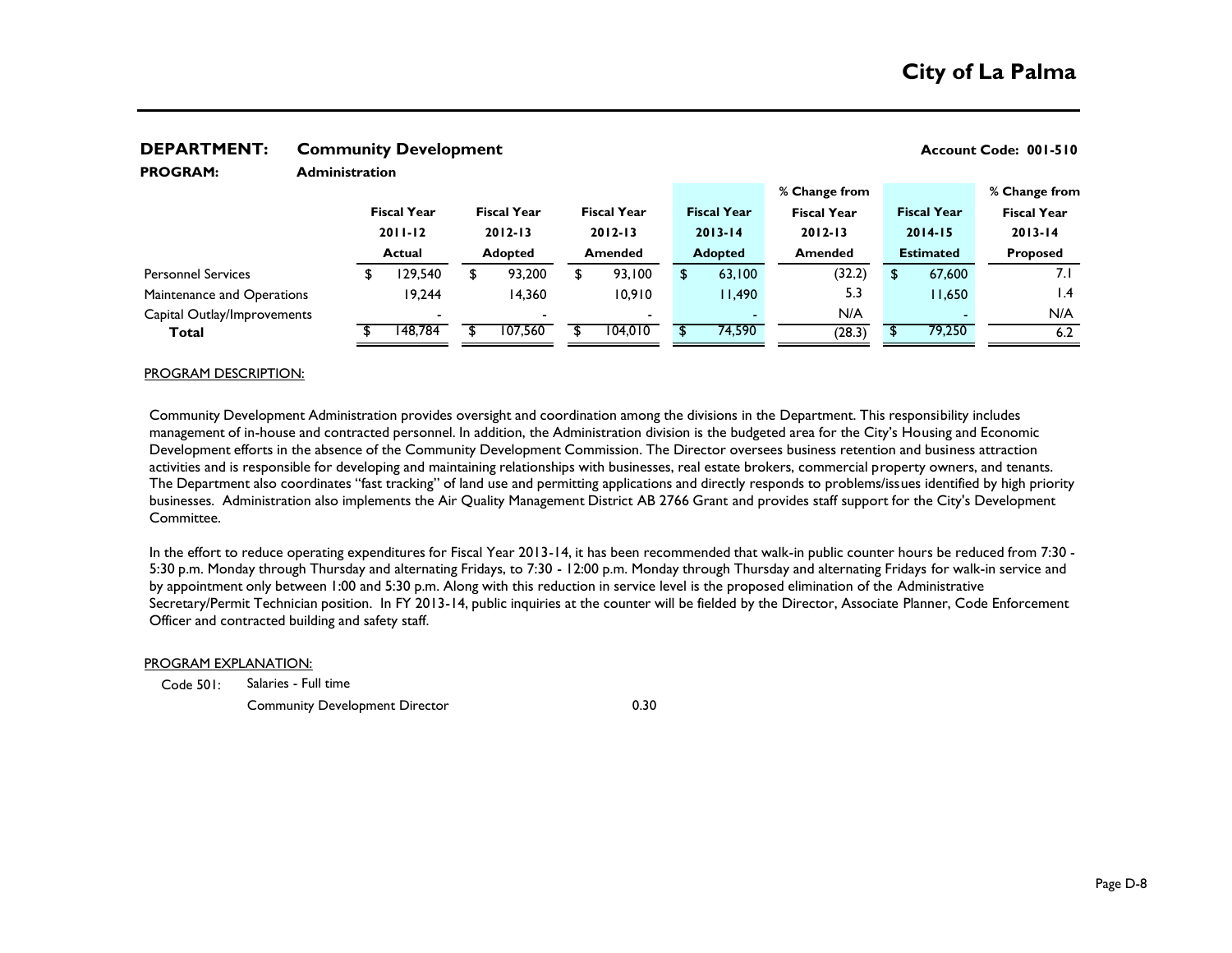| <b>DEPARTMENT:</b> | <b>Community Development</b>                                                                                                  | Account Code: 001-510 |
|--------------------|-------------------------------------------------------------------------------------------------------------------------------|-----------------------|
| <b>PROGRAM:</b>    | <b>Administration</b>                                                                                                         |                       |
| Code 505:          | Represents the salary savings anticipated during the year due to vacancies in the workforce. Estimated at three percent (3%). |                       |
| $Code$ 510:        | Community Development Intern. Due to financial constraints, these positions are unpaid.                                       |                       |
| Code 530:          | Provides for personnel overtime for support to the Development Committee.                                                     |                       |
| Code 550:          | Funds budgeted in this code include this program's pro rata share of Employee Benefits costs.                                 |                       |
| Code 600:          | Funds budgeted in this code include professional contract services for the following:<br>Economic Development Demographics    |                       |
| Code 620:          | Funds budgeted in this code include professional meetings and training for the following:<br>PDAOC/APA/OCEDWG                 |                       |
| Code 621:          | Mileage reimbursement for travel to/from meetings and personnel training and seminars.                                        |                       |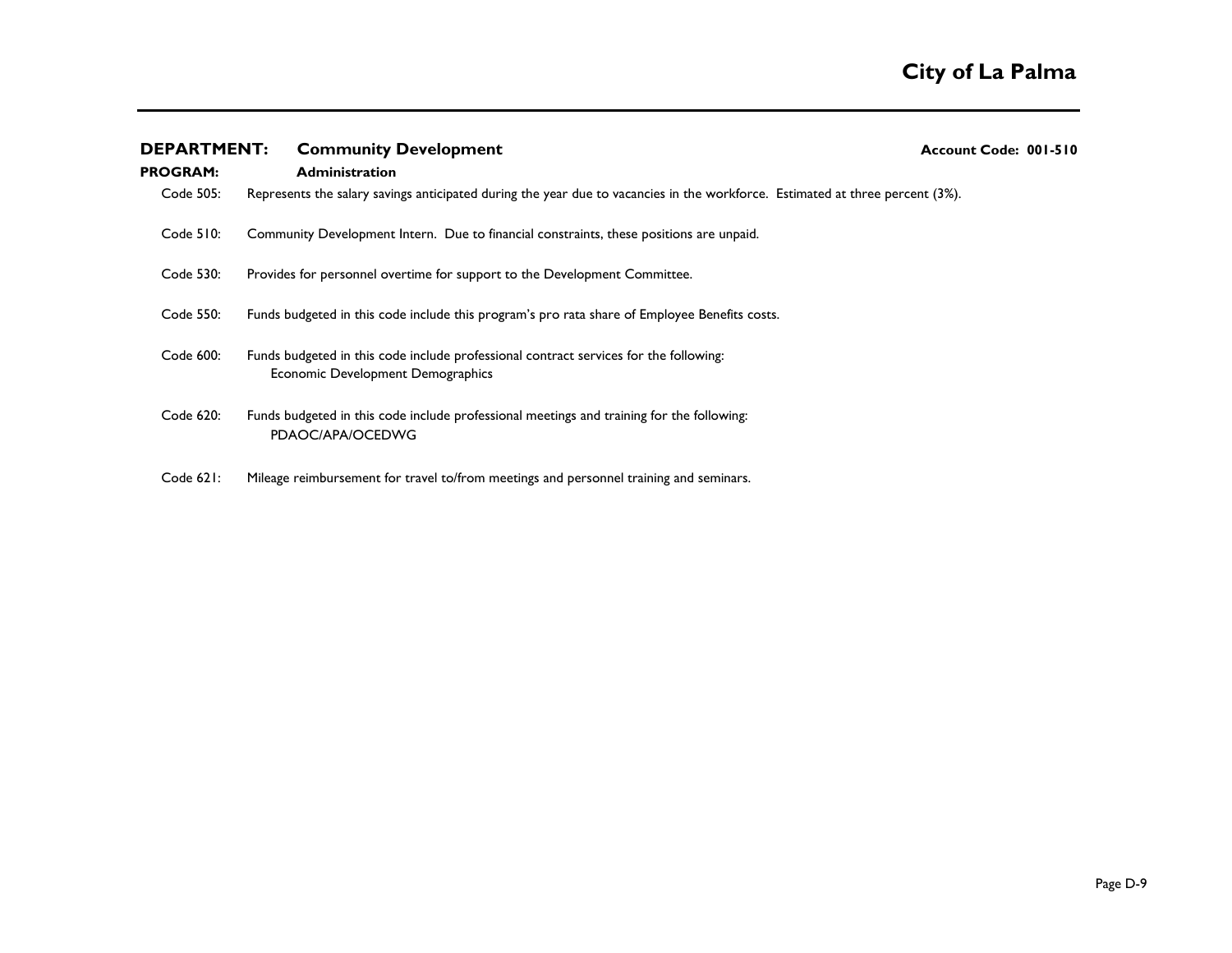| <b>DEPARTMENT:</b> | <b>Community Development</b>                                                                                                           | Account Code: 001-510 |
|--------------------|----------------------------------------------------------------------------------------------------------------------------------------|-----------------------|
| <b>PROGRAM:</b>    | Administration                                                                                                                         |                       |
| Code 622:          | Funds budgeted in this code include professional memberships and dues for the following:<br><b>CALED</b><br><b>PDAOC</b><br><b>APA</b> |                       |
| Code 650:          | Office supplies for the Department.                                                                                                    |                       |
| Code 652:          | Postage                                                                                                                                |                       |
| Code 653:          | Advertising                                                                                                                            |                       |
| Code 654:          | Includes cost of printing stationery, letterhead, and miscellaneous printing charges.                                                  |                       |
| Code 691:          | Communications                                                                                                                         |                       |
| Code 738:          | <b>Community Events</b>                                                                                                                |                       |
| Code 739:          | <b>Community Relations</b><br>Lunch with the Mayor program<br>Econ Development Sub-committee meetings                                  |                       |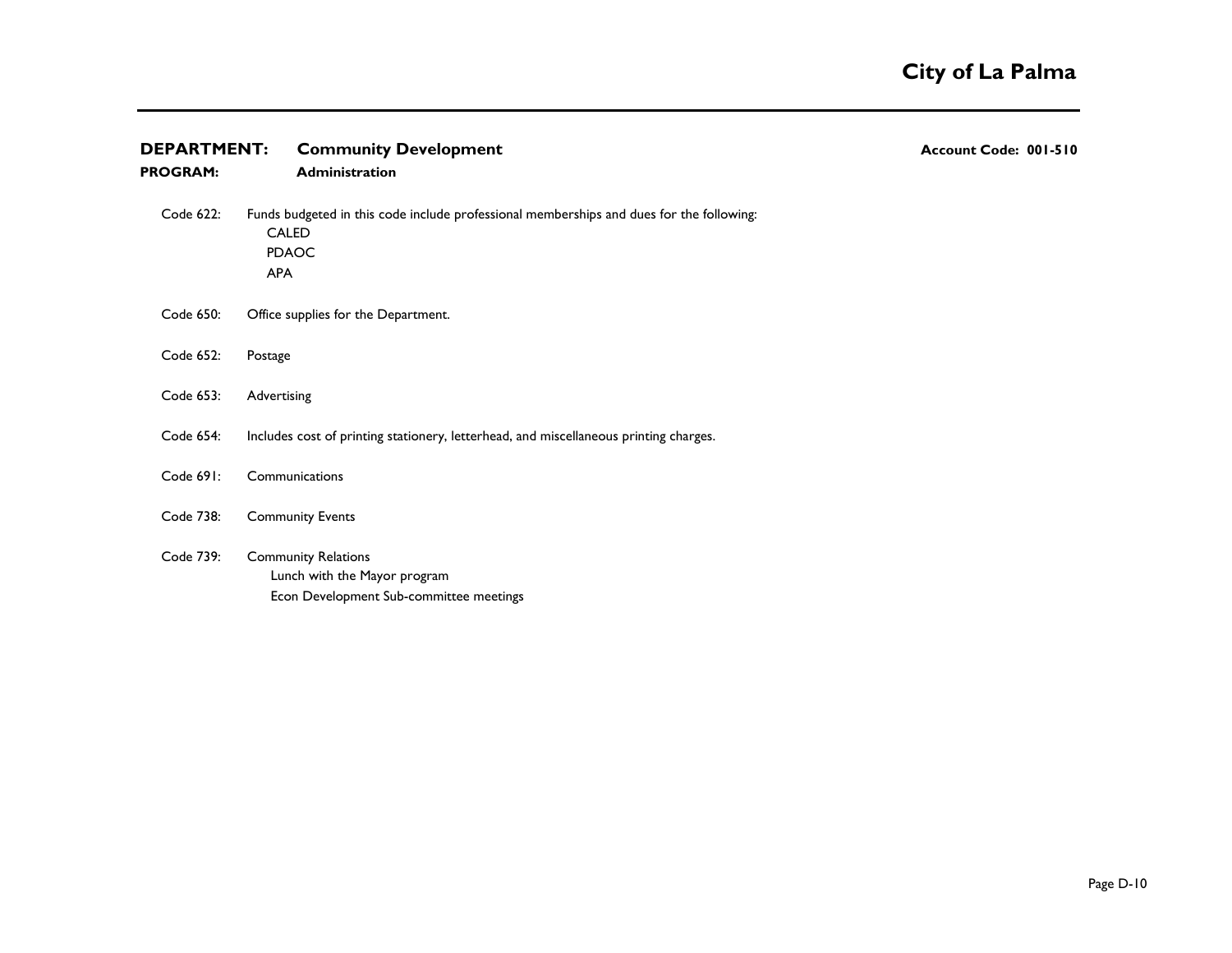|  | <b>DEPARTMENT:</b> | <b>Community Development</b> |
|--|--------------------|------------------------------|
|--|--------------------|------------------------------|

**PROGRAM: Administration**

**DEPARTMENT: Community Development Account Code: 001-510**

| Code 977: | Funds budgeted in this code include this program's pro rata share of Liability Insurance and Claims costs. |  |
|-----------|------------------------------------------------------------------------------------------------------------|--|
|           |                                                                                                            |  |

- Code 978: Funds budgeted in this code include this program's pro rata share of Building Maintenance and Replacement costs.
- Code 979: Funds budgeted in this code include this program's pro rata share of Vehicle Maintenance costs.
- Code 980: Funds budgeted in this code include this program's pro rata share of Vehicle Replacement costs.
- Code 981: Funds budgeted in this code include this program's pro rata share of Computer Maintenance costs.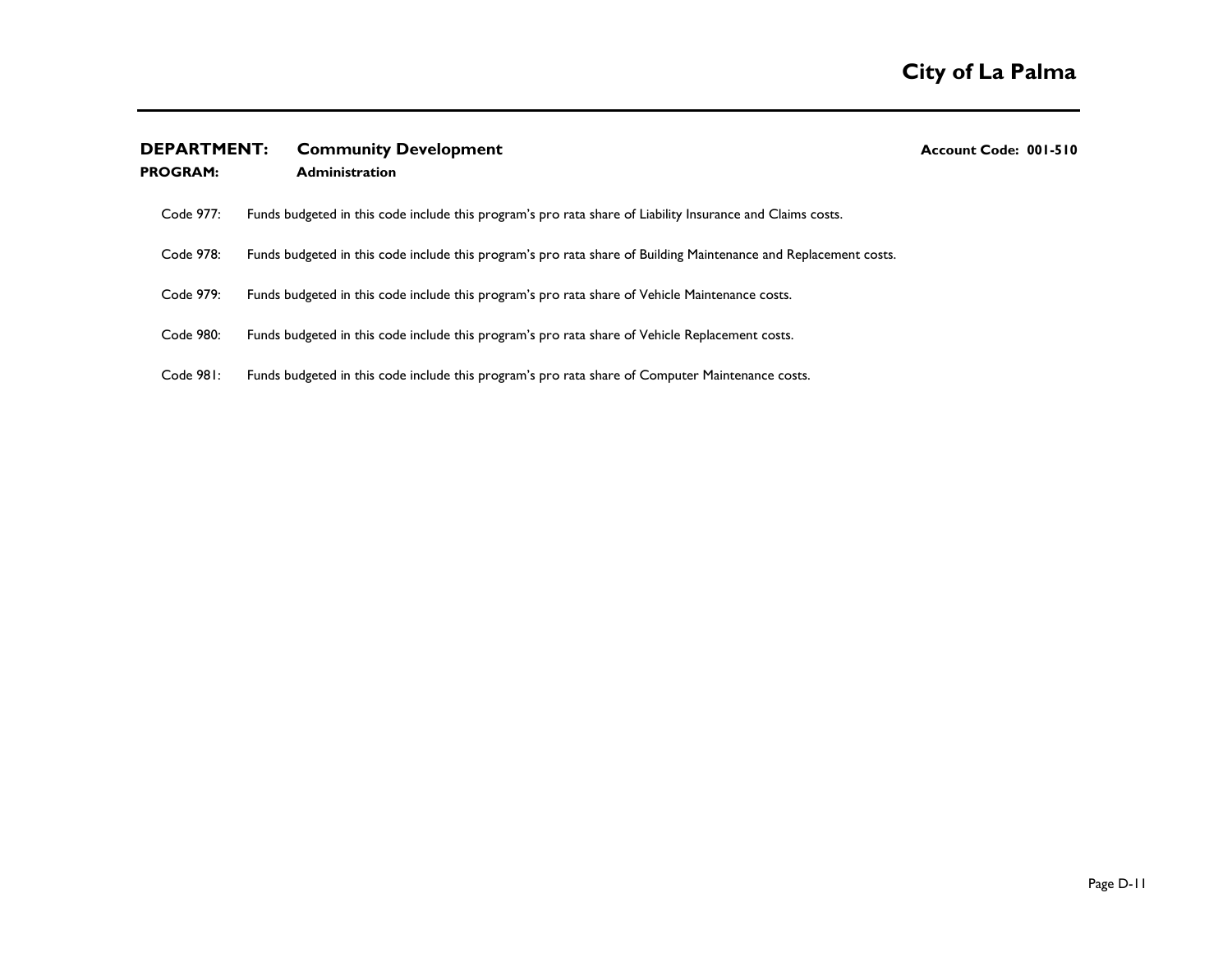## **DEPARTMENT:** Community Development **Account Code: 001-510** Account Code: 001-510

**PROGRAM:** 

**Administration**

|         |                                       |                    |                                          |                |                    | % Change from      |                         | % Change from      |
|---------|---------------------------------------|--------------------|------------------------------------------|----------------|--------------------|--------------------|-------------------------|--------------------|
|         |                                       | <b>Fiscal Year</b> | <b>Fiscal Year</b><br><b>Fiscal Year</b> |                | <b>Fiscal Year</b> | <b>Fiscal Year</b> | <b>Fiscal Year</b>      | <b>Fiscal Year</b> |
|         |                                       | $2011 - 12$        | $2012 - 13$                              | $2012 - 13$    | $2013 - 14$        | $2012 - 13$        | $2014 - 15$             | $2013 - 14$        |
| Code    | <b>Description</b>                    | <b>Actual</b>      | <b>Adopted</b>                           | <b>Amended</b> | <b>Adopted</b>     | <b>Amended</b>     | <b>Estimated</b>        | Proposed           |
|         |                                       |                    |                                          |                |                    |                    |                         |                    |
|         | <b>PERSONNEL SERVICES</b>             |                    |                                          |                |                    |                    |                         |                    |
| 501.000 | Salaries - Full-time                  | 88,612<br>\$       | 65,300<br>\$                             | 65,300<br>\$   | 45,900<br>\$       | (29.7)             | 47,900<br>$\frac{1}{2}$ | 4.4                |
| 505.000 | <b>Salary Savings Credit</b>          |                    | (2,900)                                  | (2,900)        | (2,000)            | (31.0)             | (2,100)                 | 5.0                |
| 530.000 | Overtime                              |                    | 400                                      | 400            | 400                |                    | 400                     |                    |
| 550.000 | <b>Employee Benefits</b>              | 40,928             | 30,400                                   | 30,300         | 18,800             | (38.0)             | 21,400                  | 13.8               |
|         | <b>TOTAL PERSONNEL</b>                |                    |                                          |                |                    |                    |                         |                    |
|         | <b>SERVICES</b>                       | 129,540            | 93,200                                   | 93,100         | 63,100             | (32.2)             | 67,600                  |                    |
|         |                                       |                    |                                          |                |                    |                    |                         |                    |
|         | <b>MAINTENANCE AND OPERATIONS</b>     |                    |                                          |                |                    |                    |                         |                    |
| 600.000 | <b>Professional Contract Services</b> | 6,125              | 600                                      | 600            | 650                | 8.3                | 650                     |                    |
| 620.000 | Meetings & Training                   | 105                | 300                                      | 300            | 300                |                    | 300                     |                    |
| 621.000 | Mileage Reimbmnt/Auto Allow           | 66                 | 400                                      | 400            | 600                | 50.0               | 600                     |                    |
| 622.000 | <b>Publications &amp; Dues</b>        | 427                | 1,000                                    | 1,000          | 900                | (10.0)             | 900                     |                    |
| 650.000 | <b>Office Supplies</b>                | 834                | 1,200                                    | 450            | 600                | 33.3               | 600                     |                    |
| 654.000 | Printing & Reproduction               | 477                | 1,000                                    | 250            | 250                |                    | 250                     |                    |
| 691.000 | Communications                        | 960                | 960                                      | 960            | 960                |                    | 960                     |                    |
| 738.000 | <b>Community Events</b>               |                    |                                          |                |                    |                    |                         |                    |
| 739.000 | <b>Community Relations</b>            | 150                | 500                                      | 250            | 500                | 100.0              | 500                     |                    |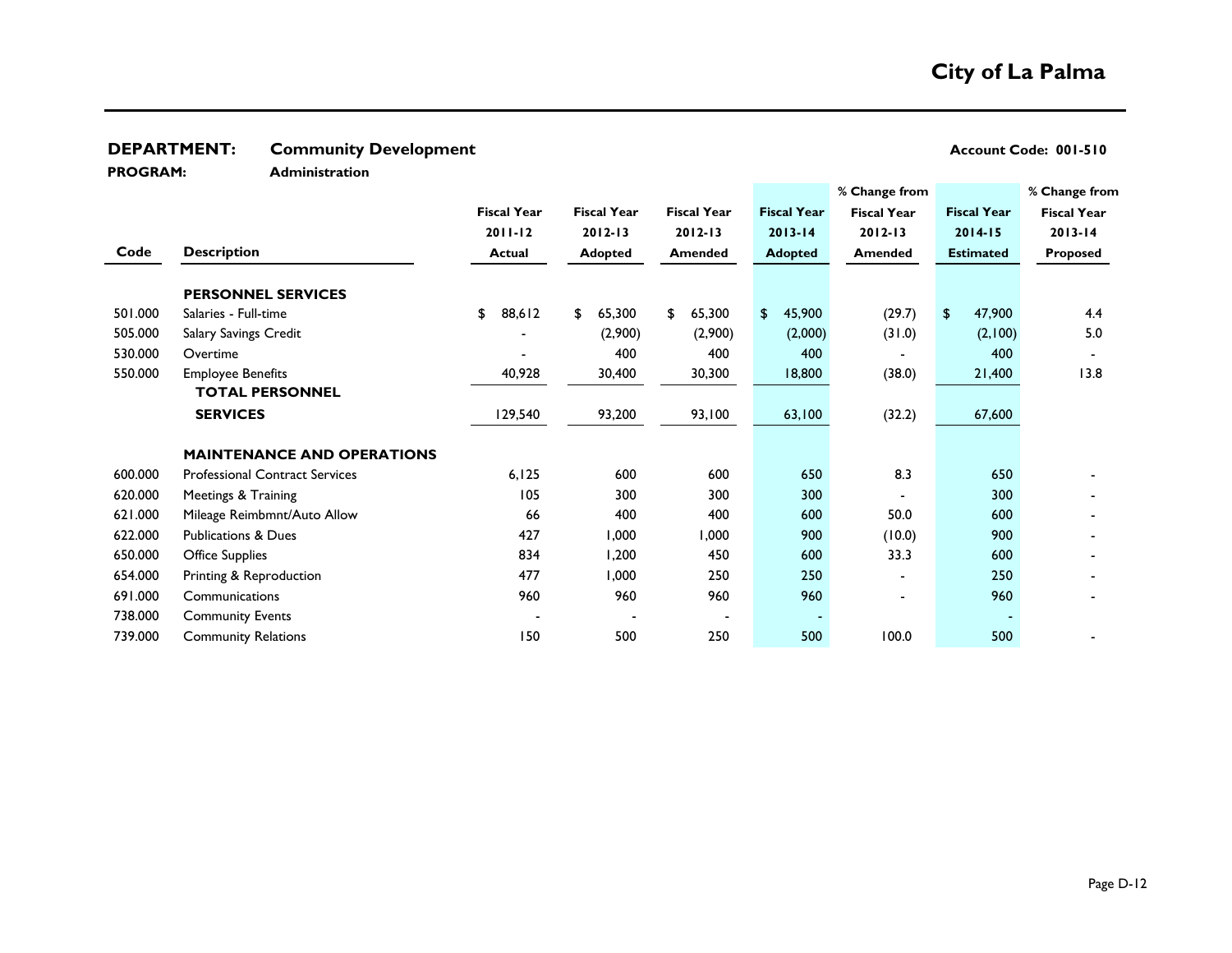## **DEPARTMENT:** Community Development **Account Code: 001-510** Account Code: 001-510

**PROGRAM:** 

**Administration**

|         |                                       |                    |                    |                    |                    | % Change from      |                    | % Change from      |
|---------|---------------------------------------|--------------------|--------------------|--------------------|--------------------|--------------------|--------------------|--------------------|
|         |                                       | <b>Fiscal Year</b> | <b>Fiscal Year</b> | <b>Fiscal Year</b> | <b>Fiscal Year</b> | <b>Fiscal Year</b> | <b>Fiscal Year</b> | <b>Fiscal Year</b> |
|         |                                       | $2011 - 12$        | $2012 - 13$        | $2012 - 13$        | $2013 - 14$        | $2012 - 13$        | $2014 - 15$        | $2013 - 14$        |
| Code    | <b>Description</b>                    | Actual             | <b>Adopted</b>     | <b>Amended</b>     | <b>Adopted</b>     | Amended            | <b>Estimated</b>   | <b>Proposed</b>    |
|         |                                       |                    |                    |                    |                    |                    |                    |                    |
| 977.000 | Liability Insurance & Claims          | 1,600              | 1,800              | 1,800              | 2,720              | 51.1               | 2,880              | 5.9                |
| 978.000 | <b>Building Maintenance/Replacmnt</b> | 2,700              | 2,500              | 2,500              | 1,710              | (31.6)             | 1,710              |                    |
| 979.000 | Vehicle Maintenance                   | 500, ا             | 1,700              |                    |                    | N/A                |                    | N/A                |
| 980.000 | Vehicle Replacement                   | 1,400              |                    |                    | ۰.                 | N/A                |                    | N/A                |
| 981.000 | <b>Computer Maintenance</b>           | 2,900              | 2,400              | 2,400              | 2,300              | (4.2)              | 2,300              |                    |
|         | <b>TOTAL MAINTENANCE AND</b>          |                    |                    |                    |                    |                    |                    |                    |
|         | <b>OPERATIONS</b>                     | 19,244             | 14,360             | 10,910             | 11,490             | 5.3                | 11,650             | $\mathsf{I}$ .4    |
|         | <b>TOTAL EXPENDITURES</b>             | 148,784<br>S.      | \$107,560          | \$104,010          | \$74,590           | (28.3)             | 79,250             | 6.2                |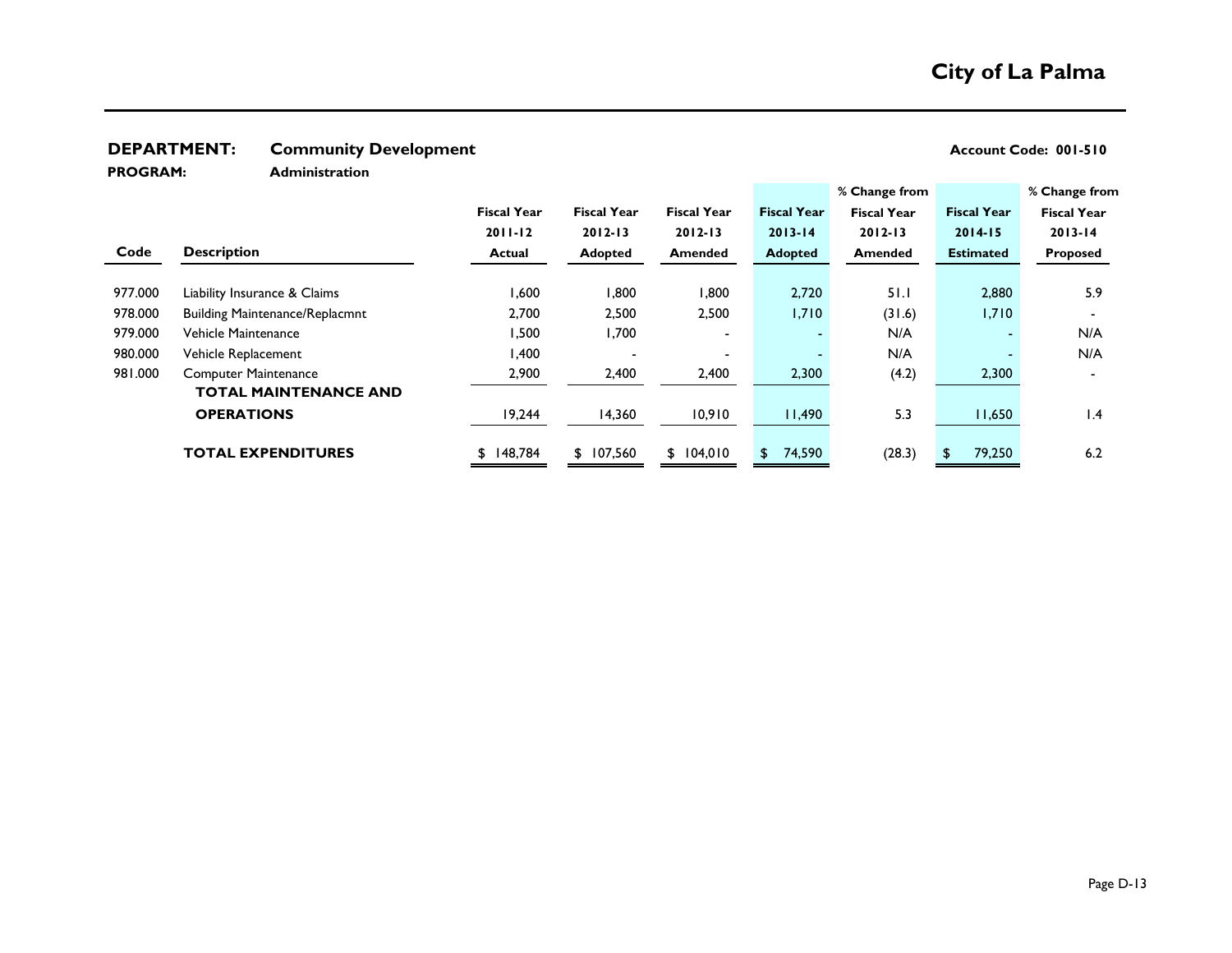|                             | . .                   |                          |                    |                          |                    |                            |                |                    |                    | % Change from |                    |             | % Change from      |             |  |
|-----------------------------|-----------------------|--------------------------|--------------------|--------------------------|--------------------|----------------------------|----------------|--------------------|--------------------|---------------|--------------------|-------------|--------------------|-------------|--|
|                             |                       | <b>Fiscal Year</b>       | <b>Fiscal Year</b> |                          | <b>Fiscal Year</b> |                            |                | <b>Fiscal Year</b> | <b>Fiscal Year</b> |               | <b>Fiscal Year</b> |             | <b>Fiscal Year</b> |             |  |
|                             | $2011 - 12$<br>Actual |                          | $2012 - 13$        |                          |                    | $2012 - 13$<br>$2013 - 14$ |                |                    | $2012 - 13$        |               |                    | $2014 - 15$ |                    | $2013 - 14$ |  |
|                             |                       |                          | <b>Adopted</b>     |                          | <b>Amended</b>     |                            | <b>Adopted</b> |                    | <b>Amended</b>     |               | <b>Estimated</b>   |             | <b>Proposed</b>    |             |  |
| <b>Personnel Services</b>   |                       | $\overline{\phantom{0}}$ |                    | $\sim$                   |                    | $\overline{\phantom{0}}$   |                | -                  |                    | N/A           | \$                 |             |                    | N/A         |  |
| Maintenance and Operations  |                       | 115.736                  |                    | 148.520                  |                    | 148.420                    |                | 109,600            |                    | (26.2)        |                    | 108,030     |                    | (1.4)       |  |
| Capital Outlay/Improvements |                       |                          |                    | $\overline{\phantom{0}}$ |                    | $\blacksquare$             |                |                    |                    | N/A           |                    |             |                    | N/A         |  |
| Total                       |                       | 115,736                  |                    | 148,520                  |                    | 148,420                    |                | 109,600            |                    | (26.2)        |                    | 108,030     |                    | (1.4)       |  |

#### **DEPARTMENT: Community Development Account Code: 001-500 Account Code: 001-500**

**Building and Safety**

#### PROGRAM DESCRIPTION:

**PROGRAM:** 

The Community Development Department is tasked with providing Building and Safety services for the City of La Palma. Building and Safety responsibilities are to implement and enforce conformance with State and City laws relating to structural, fire, health, and life safety requirements. This is done through code review, plans examination, plan checking of construction documents, fee calculation, permit issuance and inspection of new construction and/or additions and improvements of existing structures.

Building and Safety services are provided through a combination of in-house full-time staff and contracted personnel. Contracted personnel include building inspectors, plans examiners, and a building official on an as needed basis, while in-house staff includes the Director .

In the effort to reduce operating expenditures for Fiscal Year 2013-14, it has been recommended that the walk-in public counter hours be reduced from 7:30 - 5:30 p.m. Monday through Thursday and alternating Fridays, to 7:30 - 12:00 p.m. Monday through Thursday and alternating Fridays for walk-in service and by appointment only between 1:00 and 5:30 p.m. Along with this reduction in service level is the proposed elimination of the Administrative Secretary/Permit Technician position. In FY 2013-14, applications for building permits and permit issuance will be administered by the Director, Associate

#### PROGRAM EXPLANATION:

Code 600: Includes costs and expenses for Professional contracted part time Building Official, Building Inspections, and plan check services. Construction drawings for plan check are conducted out-of-house. Contract inspection services for plumbing, electrical, mechanical, building, grading, and National Pollution Discharge Elimination System (NPDES) compliance is provided by on-site contracted personnel.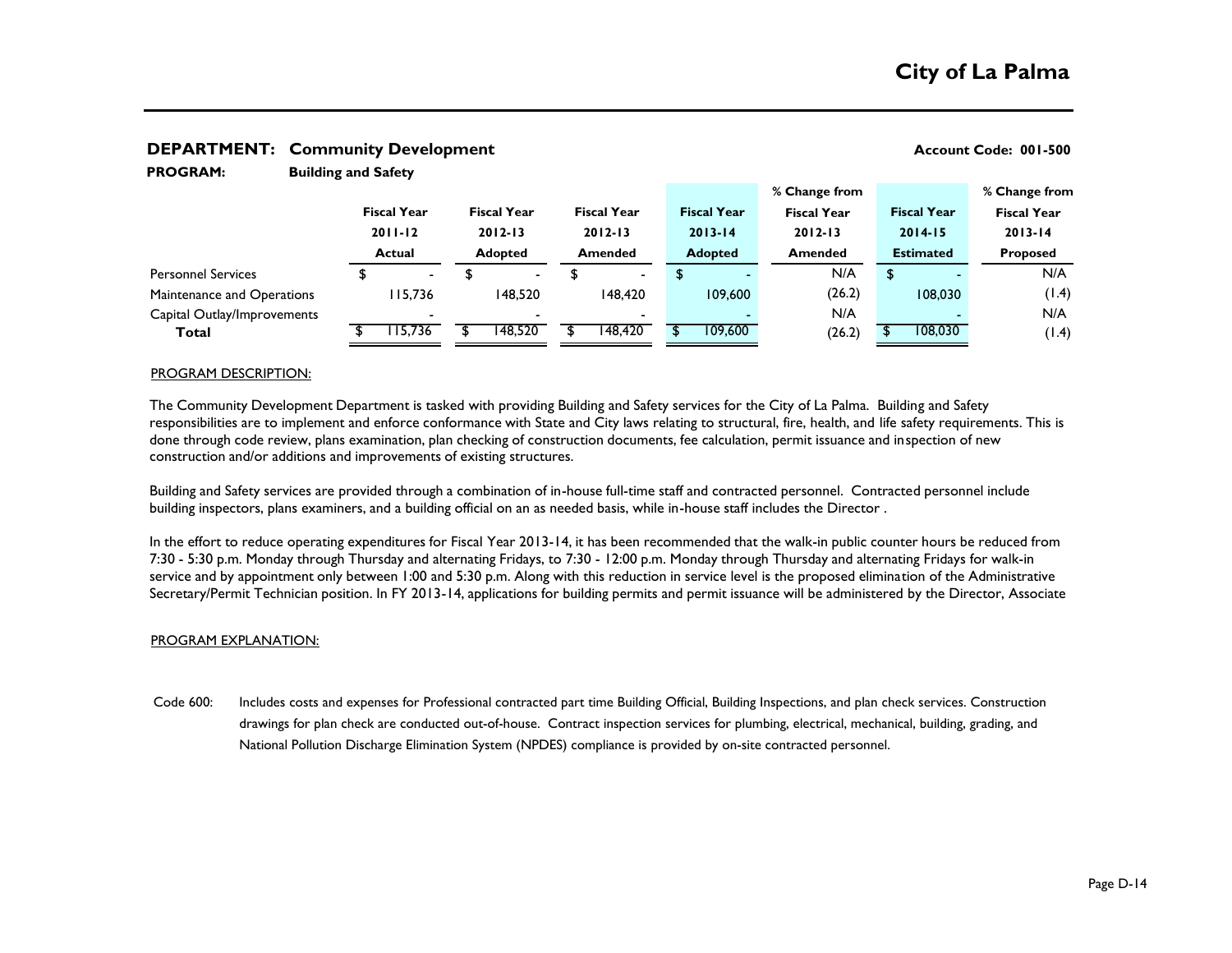| <b>DEPARTMENT: Community Development</b> |  |  |
|------------------------------------------|--|--|
|------------------------------------------|--|--|

- **DEPARTMENT: Community Development Account Code: 001-500**
- **PROGRAM: Building and Safety** Code 620: Code 622: Publications and Dues Code 650: Code 653: Advertising Public Hearing Notice on Adoption of 2013 Building and Fire Codes Code 654: Code 977: Code 978: Code 979: Code 980: Code 981: The State of California will be issuing the 2013 Building Code. State Law requires the City to have one set on file at City Hall. Includes cost of printing permits, job cards, stop tags, red cards, C of O's and miscellaneous printing charges. Funds budgeted in this code include this program's pro rata share of Computer Replacement costs. Funds budgeted in this code include professional meetings and training for the following: Funds budgeted in this code include this program's pro rata share of Liability Insurance and Claims costs. Funds budgeted in this code include this program's pro rata share of Building Maintenance and Replacement costs. Funds budgeted in this code include this program's pro rata share of Vehicle Maintenance costs. Funds budgeted in this code include this program's pro rata share of Vehicle Replacement costs. Office supplies for the division.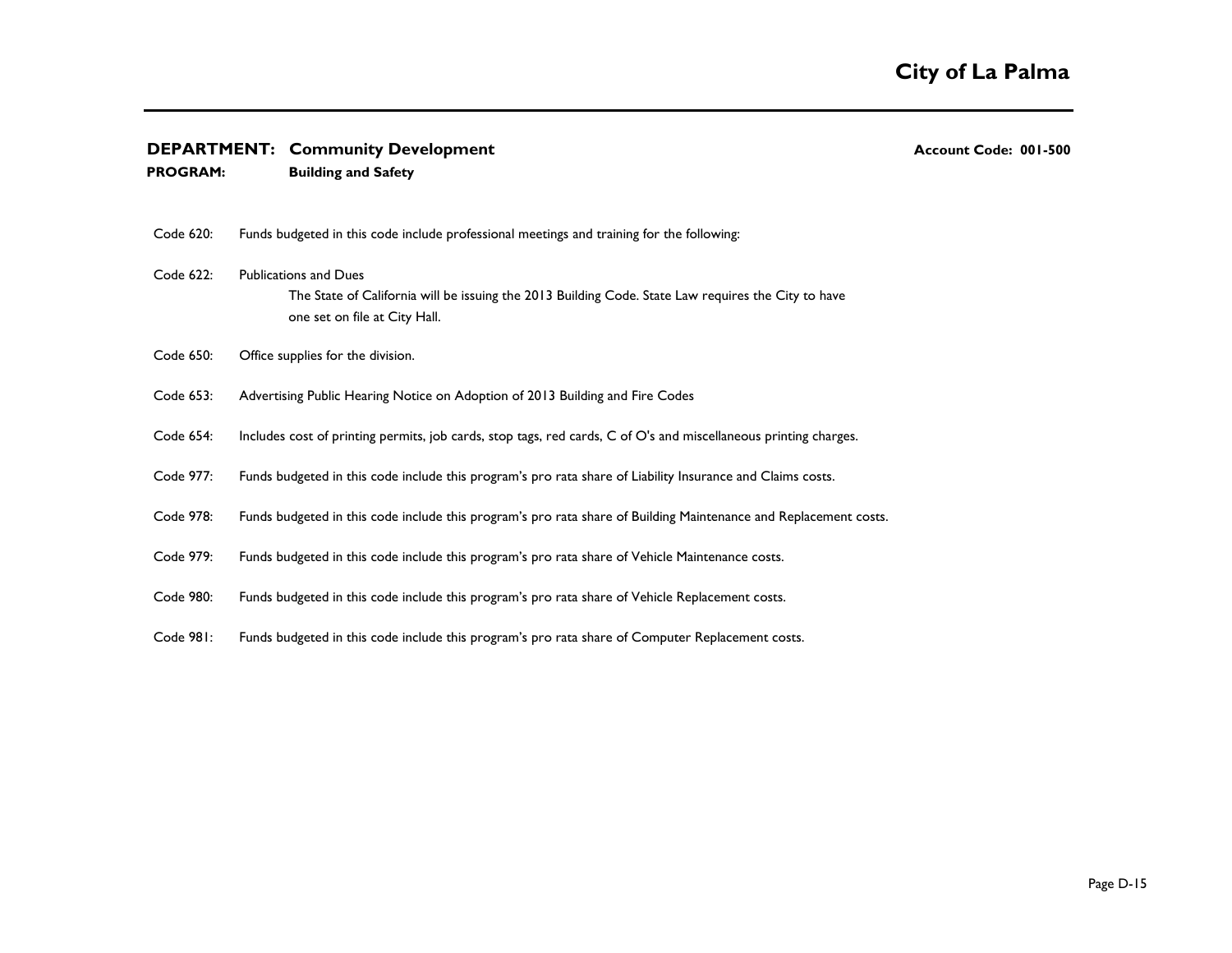## **DEPARTMENT:** Community Development **Account Code: 001-500 Account Code: 001-500**

**PROGRAM:** 

**Building & Safety**

|         |                                       |                    |                    |                    |                    | % Change from      |                       | % Change from      |
|---------|---------------------------------------|--------------------|--------------------|--------------------|--------------------|--------------------|-----------------------|--------------------|
|         |                                       | <b>Fiscal Year</b> | <b>Fiscal Year</b> | <b>Fiscal Year</b> | <b>Fiscal Year</b> | <b>Fiscal Year</b> | <b>Fiscal Year</b>    | <b>Fiscal Year</b> |
|         |                                       | $2011 - 12$        | 2012-13            | $2012 - 13$        | $2013 - 14$        | $2012 - 13$        | $2014 - 15$           | $2013 - 14$        |
| Code    | <b>Description</b>                    | <b>Actual</b>      | <b>Adopted</b>     | <b>Amended</b>     | <b>Adopted</b>     | <b>Amended</b>     | <b>Estimated</b>      | <b>Proposed</b>    |
|         |                                       |                    |                    |                    |                    |                    |                       |                    |
| 501.000 | Salaries - Full-time                  | \$                 | 28,100<br>\$       | 28,100<br>\$       | \$                 | (100.0)            | $\boldsymbol{\theta}$ | N/A                |
| 505.000 | Salary Savings Credit                 |                    | (1,200)            | (1,200)            | \$                 | (100.0)            | \$                    |                    |
| 550.000 | <b>Employee Benefits</b>              | \$                 | 13,100             | 13,000             | \$                 | (100.0)            | $\pmb{\mathfrak{P}}$  | N/A                |
|         | <b>TOTAL PERSONNEL</b>                |                    |                    |                    |                    |                    |                       |                    |
|         | <b>SERVICES</b>                       | \$                 | 40,000             | 39,900             | \$                 | (100.0)            | \$                    | N/A                |
|         |                                       |                    |                    |                    |                    |                    |                       |                    |
|         | <b>MAINTENANCE AND OPERATIONS</b>     |                    |                    |                    |                    |                    |                       |                    |
| 600.000 | <b>Professional Contract Services</b> | 103,561            | 100,000            | 100,000            | \$100,000          |                    | 100,000<br>\$         |                    |
| 620.000 | Meetings & Training                   | 95                 | 200                | 200                | 200                |                    | 200                   |                    |
| 622.000 | <b>Publications &amp; Dues</b>        | 125                |                    |                    | 1,500              | N/A                |                       | (100.0)            |
| 650.000 | <b>Office Supplies</b>                | 142                | 300                | 300                | 300                |                    | 300                   |                    |
| 654.000 | Printing & Reproduction               | 405                | 200                | 200                | 200                |                    | 200                   |                    |
| 691.000 | Communications                        | 608                |                    |                    |                    | N/A                |                       | N/A                |
| 977.000 | Liability Insurance & Claims          | 2,000              | 1,620              | 1,620              | 2,960              | 82.7               | 3,040                 | 2.7                |
| 978.000 | <b>Building Maintenance/Replacmnt</b> | 2,200              | 2,300              | 2,300              | 1,890              | (17.8)             | 1,890                 |                    |
| 979.000 | Vehicle Maintenance                   | 1,500              | 1,700              | 1,700              |                    | (100.0)            |                       | N/A                |
| 980.000 | Vehicle Replacement                   | 2,100              |                    |                    |                    | N/A                |                       | N/A                |
| 981.000 | <b>Computer Maintenance</b>           | 3,000              | 2,200              | 2,200              | 2,400              | 9.1                | 2,400                 |                    |
|         | <b>TOTAL MAINTENANCE AND</b>          |                    |                    |                    |                    |                    |                       |                    |
|         | <b>OPERATIONS</b>                     | 115,736            | 108,520            | 108,520            | 109,600            | 1.0                | 108,030               | (1.4)              |
|         | <b>TOTAL EXPENDITURES</b>             | 115,736<br>\$      | \$148,520          | \$148,420          | \$109,600          | (26.2)             | 108,030<br>\$         | (1.4)              |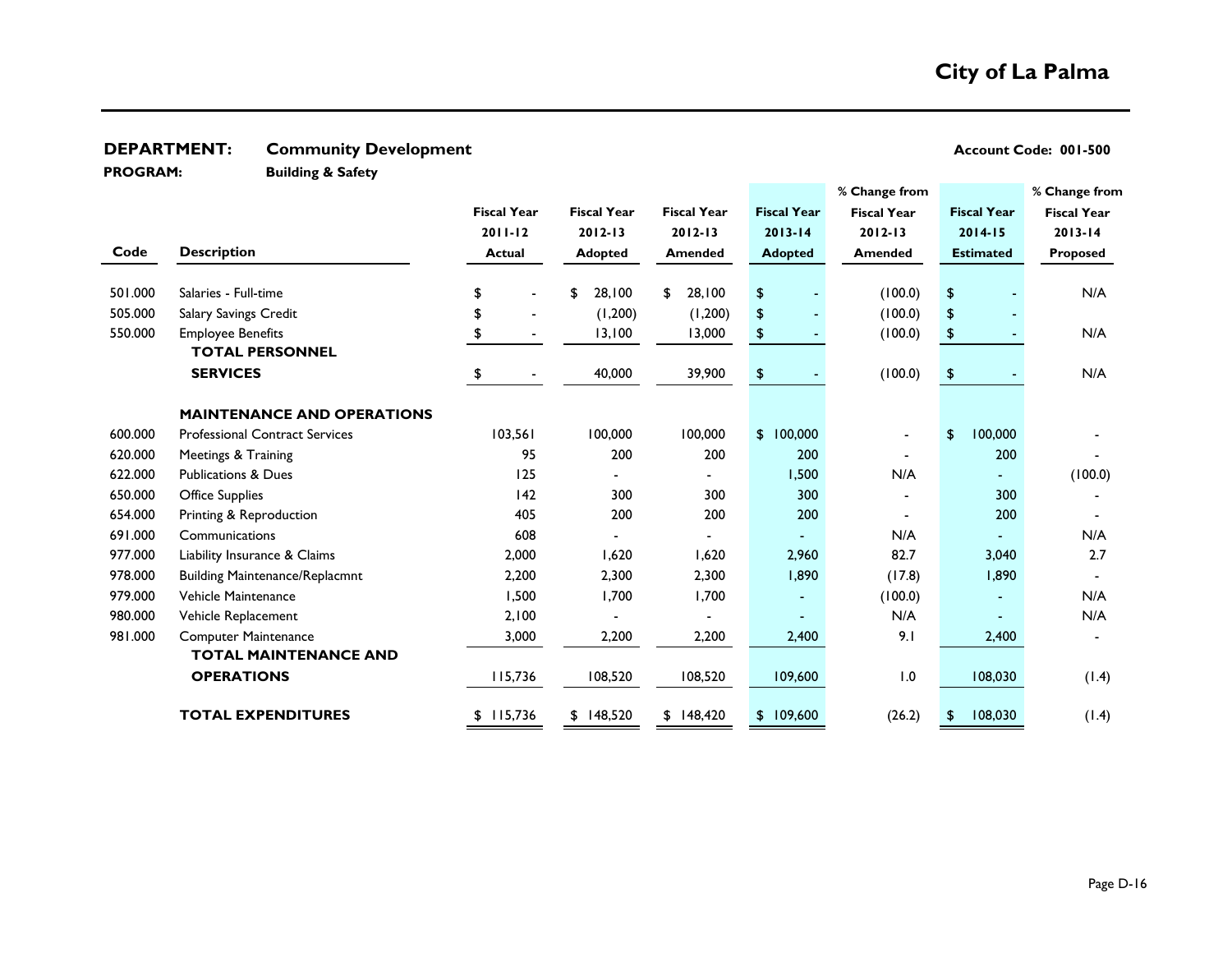## **DEPARTMENT:** Community Development **Account Code: 001-500 Account Code: 001-500 PROGRAM: Building & Safety**



## THIS PAGE INTENTIONALLY LEFT BLANK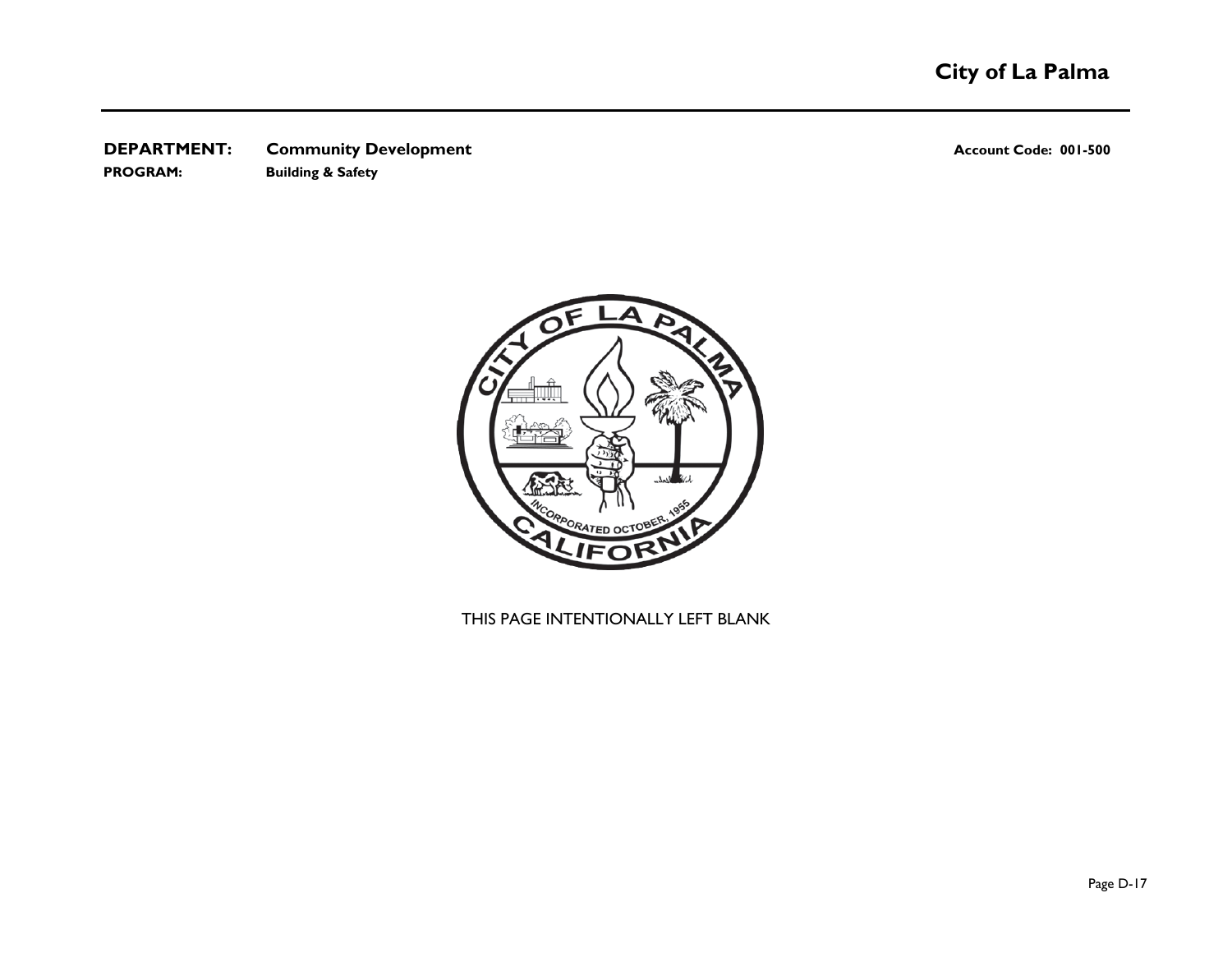| <b>PROGRAM:</b>             | <b>Planning</b> |                    |         |                    |                          |                |                    |                |                    |                |                    |                    |          |                    |
|-----------------------------|-----------------|--------------------|---------|--------------------|--------------------------|----------------|--------------------|----------------|--------------------|----------------|--------------------|--------------------|----------|--------------------|
|                             |                 |                    |         |                    |                          |                |                    |                |                    |                | % Change from      |                    |          | % Change from      |
|                             |                 | <b>Fiscal Year</b> |         | <b>Fiscal Year</b> |                          |                | <b>Fiscal Year</b> |                | <b>Fiscal Year</b> |                | <b>Fiscal Year</b> | <b>Fiscal Year</b> |          | <b>Fiscal Year</b> |
|                             |                 | $2011 - 12$        |         | $2012 - 13$        |                          | $2012 - 13$    |                    | $2013 - 14$    |                    | $2012 - 13$    |                    | $2014 - 15$        |          | $2013 - 14$        |
|                             |                 | <b>Actual</b>      |         | <b>Adopted</b>     |                          | <b>Amended</b> |                    | <b>Adopted</b> |                    | <b>Amended</b> |                    | <b>Estimated</b>   |          | <b>Proposed</b>    |
| <b>Personnel Services</b>   |                 |                    | 16.702  |                    | 20,200                   | \$             | 18,800             | S.             | 15.400             |                | (2.9)              | S                  | 17.600   | ۱.9                |
| Maintenance and Operations  |                 |                    | 15.498  |                    | 170,900                  |                | 170.600            |                | 107,230            |                | (37.1)             |                    | 27,590   | (74.3)             |
| Capital Outlay/Improvements |                 |                    |         |                    | $\overline{\phantom{0}}$ |                |                    |                |                    |                | N/A                |                    |          | N/A                |
| Total                       |                 |                    | 232,200 |                    | 291,100                  |                | 289,400            |                | 222,630            |                | (23.1)             |                    | 145, 190 | (34.8)             |

#### **DEPARTMENT:** Community Development **Account Code: 001-520 Account Code: 001-520**

#### PROGRAM DESCRIPTION:

Planning provides comprehensive planning services in both current and advance planning. Advance planning functions involve General Plan maintenance and amendments, rezones, ordinance preparation, environmental review, urban plan preparation, socio-economic data collection and analysis. Current Planning functions relate to interpretation of City Council policies, the Zoning Code, and State and Federal laws and regulations. Municipal planning is accomplished by providing land use information to property owners, business interests, and citizens, and processing development applications and plans.

Current Planning includes the processing of applications for Conditional Use Permits, Precise Plans, residential remodels, commercial tenant improvements, Signage Permits, Temporary Use Permits, Community Event Permits, and design review. The Division prepares and presents completed applications for developments/permits to the Development Committee, Planning Commission, and City Council with accompanying staff reports that provide background research and data necessary for these bodies to make informed decisions. During Fiscal Year 2012-13 the Planning Division processed approximately 65 entitlements.

Advance Planning includes the annual review and update of the General Plan which must occur once every ten years, and all planning related Municipal Code updates and amendments. The City initiated the update of the General Plan in Fiscal Year 2011-12. The project effort will span multiple fiscal years and funding for completing the General Plan Update, and accompanying EIR are programmed for Fiscal Year 2013-14. The zoning code re-write task has been programmed to occur in FY 14-15.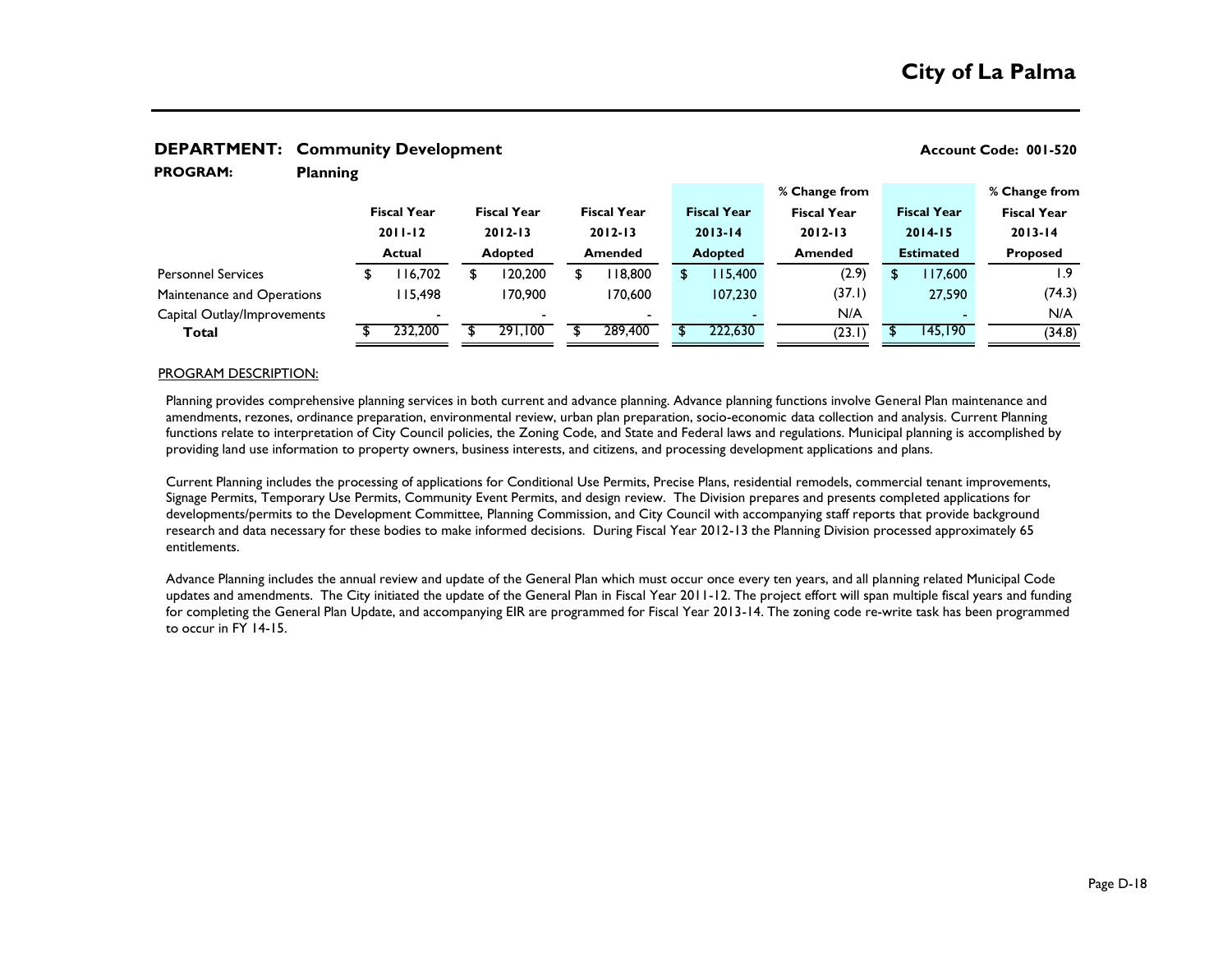| <b>PROGRAM:</b> | <b>DEPARTMENT: Community Development</b><br><b>Planning</b>                                                                                                                                                          | Account Code: 001-520 |  |  |  |  |  |  |
|-----------------|----------------------------------------------------------------------------------------------------------------------------------------------------------------------------------------------------------------------|-----------------------|--|--|--|--|--|--|
|                 | <b>PROGRAM EXPLANATION:</b>                                                                                                                                                                                          |                       |  |  |  |  |  |  |
| Code 501:       | Associate Planner<br>1.00                                                                                                                                                                                            |                       |  |  |  |  |  |  |
| Code 505:       | Represents the salary savings anticipated during the year due to vacancies in the workforce. Estimated at three percent (3%).                                                                                        |                       |  |  |  |  |  |  |
| Code 510:       | Development Committee remuneration at \$50 per meeting per Committee Member.                                                                                                                                         |                       |  |  |  |  |  |  |
| Code 530:       | Provides for personnel overtime.                                                                                                                                                                                     |                       |  |  |  |  |  |  |
| Code 550:       | Funds budgeted in this code include this program's pro rata share of Employee Benefits costs.                                                                                                                        |                       |  |  |  |  |  |  |
| Code 600:       | Funds budgeted in this code include costs for professional contract services<br>Professional fees for completion of GP Update and EIR                                                                                |                       |  |  |  |  |  |  |
| Code 620:       | Funds budgeted in this code include professional meetings and training for the following:<br>Development Committee and Planning Commission attendance at the PDAOC Annual<br>Forum<br>Monthly PDAOC and APA meetings |                       |  |  |  |  |  |  |
| Code 621:       | Mileage reimbursement for attendance at meetings and training.                                                                                                                                                       |                       |  |  |  |  |  |  |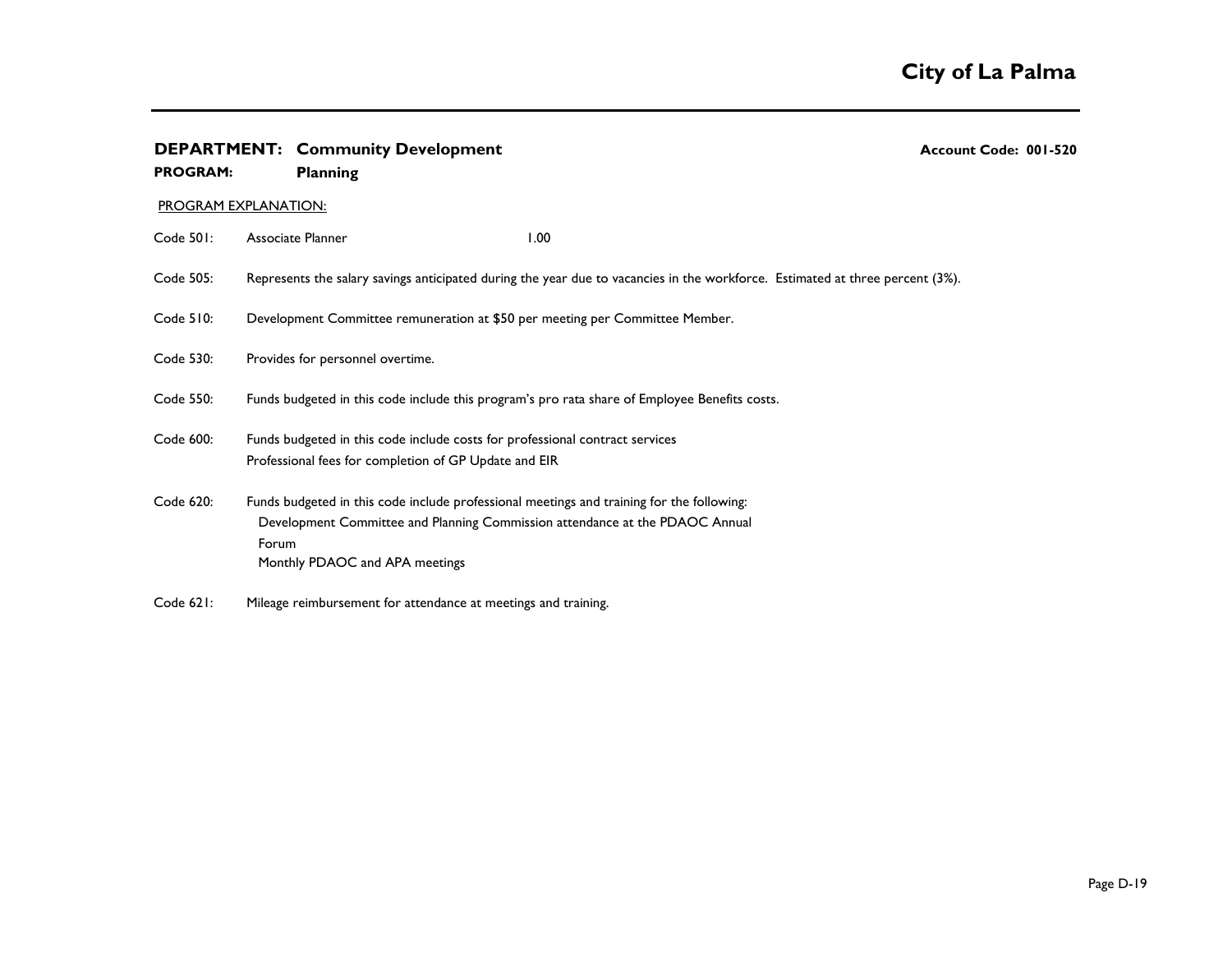| <b>DEPARTMENT: Community Development</b> |  |  |
|------------------------------------------|--|--|
|------------------------------------------|--|--|

**Community Development: Community Development Code: 001-520** 

| <b>PROGRAM:</b> | <b>Planning</b>                                                                                                                                       |
|-----------------|-------------------------------------------------------------------------------------------------------------------------------------------------------|
| Code 622:       | Costs in this category include professional dues and publications for the following:<br>Annual APA membership dues<br>Annual AEP membership dues      |
| Code 650:       | Purchase of office supplies specific to planning services.                                                                                            |
| Code 652:       | Postage for special correspondence requiring timely delivery and recording fees.                                                                      |
| Code 653:       | Advertising for special public hearing notices on Planning projects and activities; also includes recording fees<br>and the cost of CEQA filing fees. |
| Code 654:       | Cost for planning related stationery, letterhead, and printing services.                                                                              |
| Code 977:       | Funds budgeted in this code include this program's pro rata share of Liability Insurance and Claims costs.                                            |
| Code 978:       | Funds budgeted in this code include this program's pro rata share of Building Maintenance and Replacement costs.                                      |
| Code 979:       | Funds budgeted in this code include this program's pro rata share of Vehicle Maintenance and Replacement costs.                                       |
| Code 981:       | Funds budgeted in this code include this program's pro rata share of Computer Replacement costs.                                                      |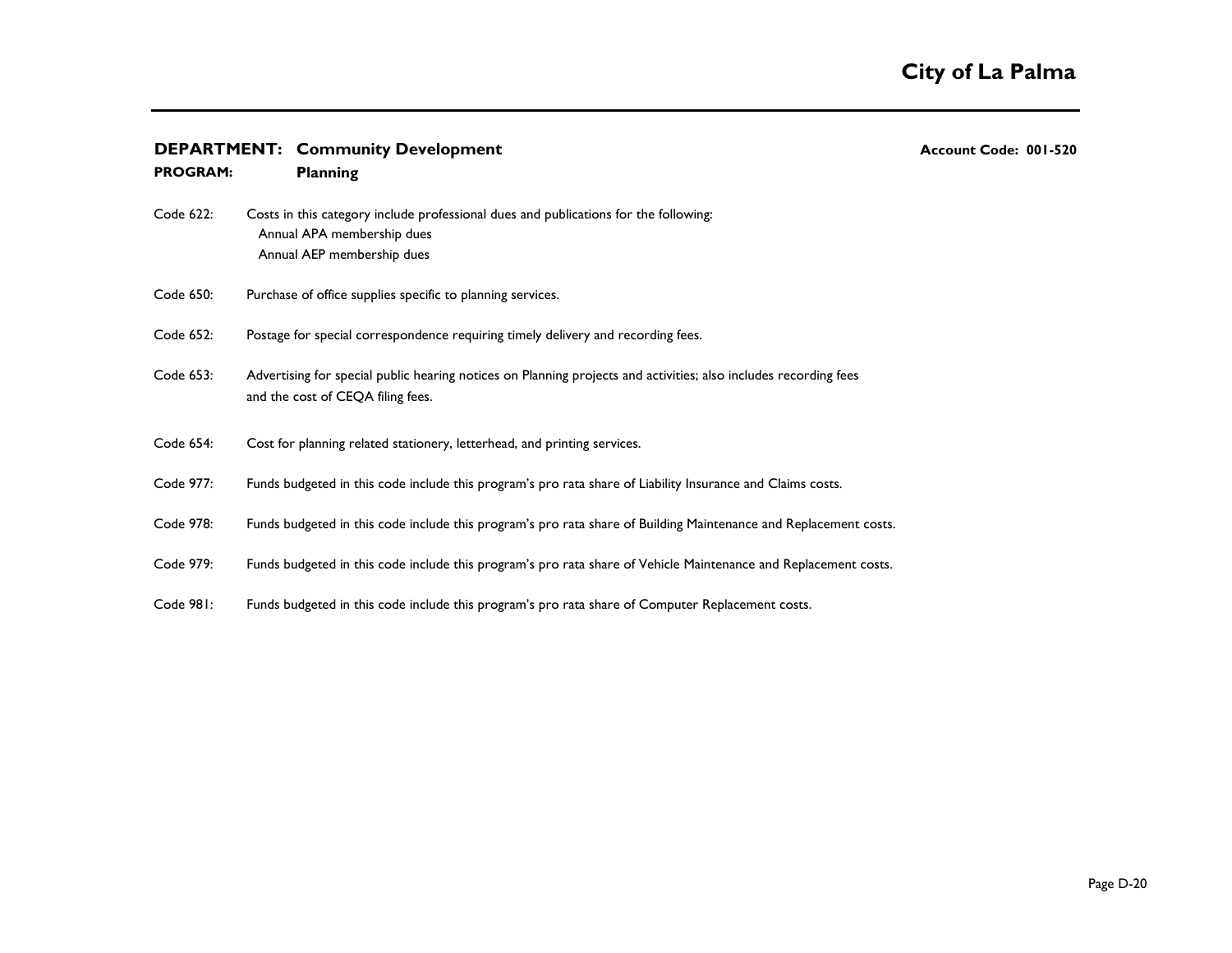**DEPARTMENT:** Community Development **Account Code: 001-520** Account Code: 001-520

**PROGRAM: Planning**

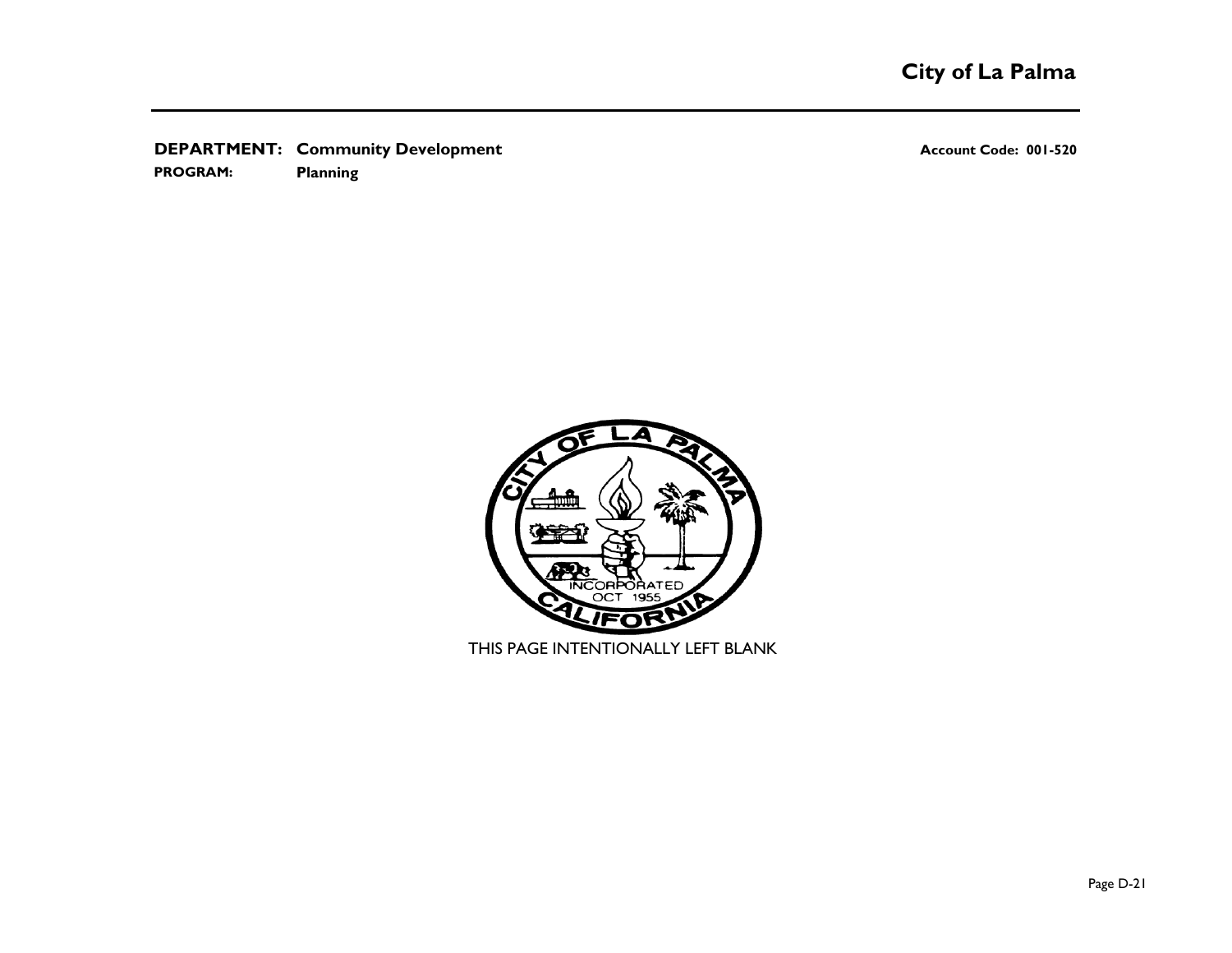**DEPARTMENT:** Community Development **Account Code: 001-520** Account Code: 001-520

**PROGRAM:** 

**Planning**

|         |                                       |                    |                    |                    |                    | % Change from      |                    | % Change from      |
|---------|---------------------------------------|--------------------|--------------------|--------------------|--------------------|--------------------|--------------------|--------------------|
|         |                                       | <b>Fiscal Year</b> | <b>Fiscal Year</b> | <b>Fiscal Year</b> | <b>Fiscal Year</b> | <b>Fiscal Year</b> | <b>Fiscal Year</b> | <b>Fiscal Year</b> |
|         |                                       | $2011 - 12$        | $2012 - 13$        | $2012 - 13$        | $2013 - 14$        | $2012 - 13$        | $2014 - 15$        | $2013 - 14$        |
| Code    | <b>Description</b>                    | <b>Actual</b>      | <b>Adopted</b>     | <b>Amended</b>     | <b>Adopted</b>     | <b>Amended</b>     | <b>Estimated</b>   | Proposed           |
|         | <b>PERSONNEL SERVICES</b>             |                    |                    |                    |                    |                    |                    |                    |
| 501.000 | Salaries - Full-time                  | 78,201<br>\$       | 82,000<br>\$       | \$<br>82,000       | \$<br>83,000       | 1.2                | 83,000<br>\$       |                    |
| 505.000 | Salary Savings Credit                 |                    | (3,600)            | (3,600)            | (3,500)            | (2.8)              | (4,500)            | 28.6               |
| 510.000 | Salaries - Part-time                  | 1,550              | 1,500              | 200                |                    | (100.0)            |                    | N/A                |
| 530.000 | Overtime                              | 756                | 2,000              | 2,000              | 2,000              |                    | 2,000              |                    |
| 550.000 | <b>Employee Benefits</b>              | 36,195             | 38,300             | 38,200             | 33,900             | (11.3)             | 37,100             | 9.4                |
|         | <b>TOTAL PERSONNEL</b>                |                    |                    |                    |                    |                    |                    |                    |
|         | <b>SERVICES</b>                       | 116,702            | 120,200            | 118,800            | 115,400            | (2.9)              | 117,600            | 1.9                |
|         |                                       |                    |                    |                    |                    |                    |                    |                    |
|         | <b>MAINTENANCE AND OPERATIONS</b>     |                    |                    |                    |                    |                    |                    |                    |
| 600.000 | <b>Professional Contract Services</b> | 108,055            | 163,800            | 163,800            | 92,800             | (43.3)             | 13,000             | (86.0)             |
| 620.000 | Meetings & Training                   | 19                 | 300                | 300                | 300                |                    | 300                |                    |
| 621.000 | Mileage Reimbmnt/Auto Allow           |                    | 150                | 150                | 200                | 33.3               | 200                |                    |
| 622.000 | <b>Publications &amp; Dues</b>        |                    | 450                | 450                | 450                |                    | 450                |                    |
| 650.000 | <b>Office Supplies</b>                | 347                | 300                | 100                | 100                |                    | 100                |                    |
| 653.000 | Advertising                           | 100                | 200                | 100                | 100                |                    | 100                |                    |
| 654.000 | Printing & Reproduction               | 77                 | 100                | 100                | 100                |                    | 100                |                    |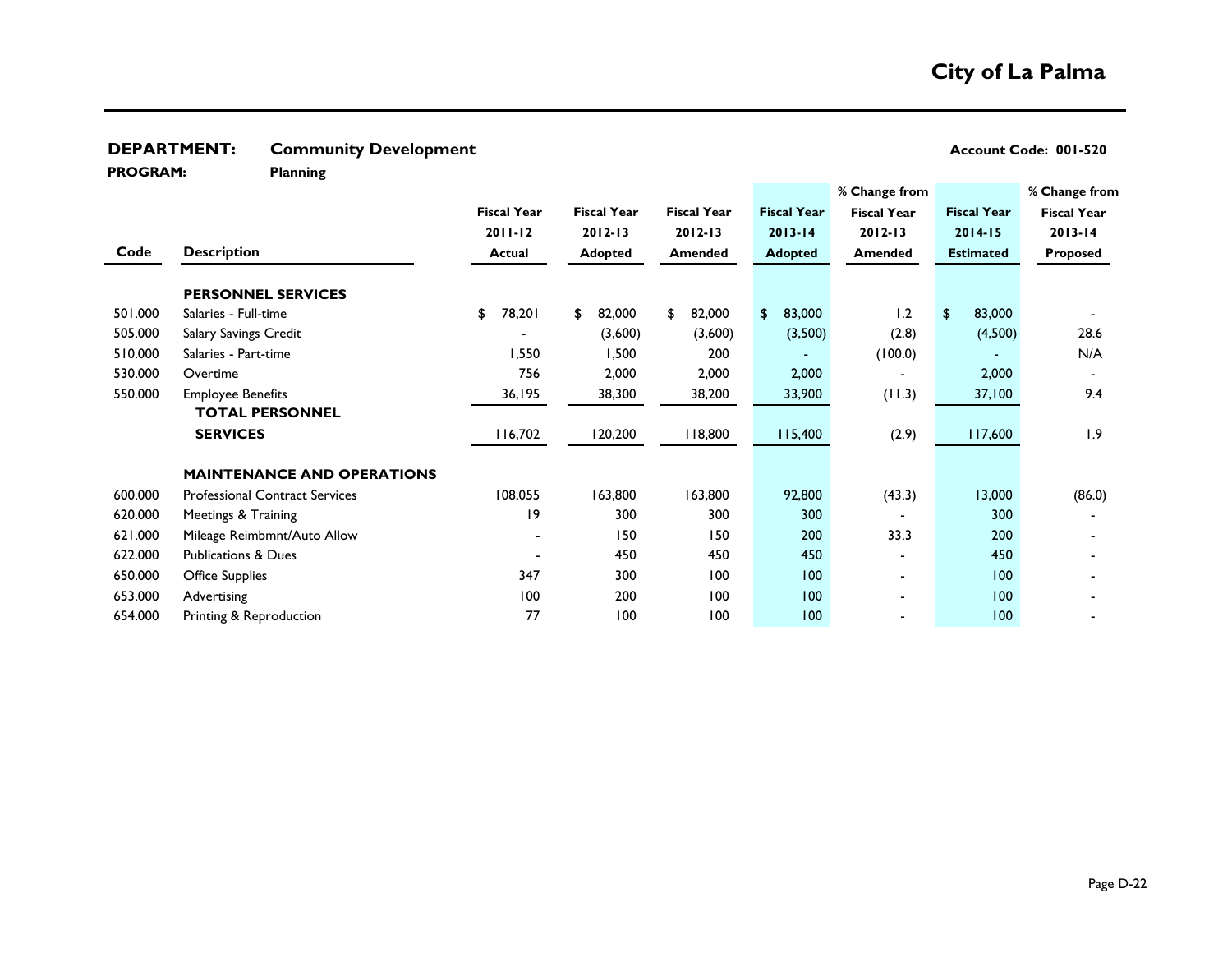## **DEPARTMENT:** Community Development **Account Code: 001-520** Account Code: 001-520

**PROGRAM:** 

**Planning**

|         |                                       |                    |                    |                    |                    | % Change from      |                    | % Change from            |
|---------|---------------------------------------|--------------------|--------------------|--------------------|--------------------|--------------------|--------------------|--------------------------|
|         |                                       | <b>Fiscal Year</b> | <b>Fiscal Year</b> | <b>Fiscal Year</b> | <b>Fiscal Year</b> | <b>Fiscal Year</b> | <b>Fiscal Year</b> | <b>Fiscal Year</b>       |
|         |                                       | $2011 - 12$        | $2012 - 13$        | $2012 - 13$        | $2013 - 14$        | $2012 - 13$        | $2014 - 15$        | $2013 - 14$              |
| Code    | <b>Description</b>                    | <b>Actual</b>      | <b>Adopted</b>     | <b>Amended</b>     | <b>Adopted</b>     | <b>Amended</b>     | <b>Estimated</b>   | Proposed                 |
|         |                                       |                    |                    |                    |                    |                    |                    |                          |
| 977.000 | Liability Insurance & Claims          | 500, ا             | 1,500              | 500, ا             | 5,360              | 257.3              | 5,520              | 3.0                      |
| 978.000 | <b>Building Maintenance/Replacmnt</b> | 2,300              | 2,100              | 2,100              | 3,420              | 62.9               | 3,420              | $\blacksquare$           |
| 981.000 | <b>Computer Maintenance</b>           | 3,100              | 2,000              | 2,000              | 4,400              | 120.0              | 4,400              | $\overline{\phantom{a}}$ |
|         | <b>TOTAL MAINTENANCE AND</b>          |                    |                    |                    |                    |                    |                    |                          |
|         | <b>OPERATIONS</b>                     | 115,498            | 170,900            | 170,600            | 107,230            | (37.1)             | 27,590             | (74.3)                   |
|         |                                       |                    |                    |                    |                    |                    |                    |                          |
|         | <b>TOTAL EXPENDITURES</b>             | \$232,200          | \$291.100          | \$ 289,400         | \$222,630          | (23.1)             | 145,190<br>S.      | (34.8)                   |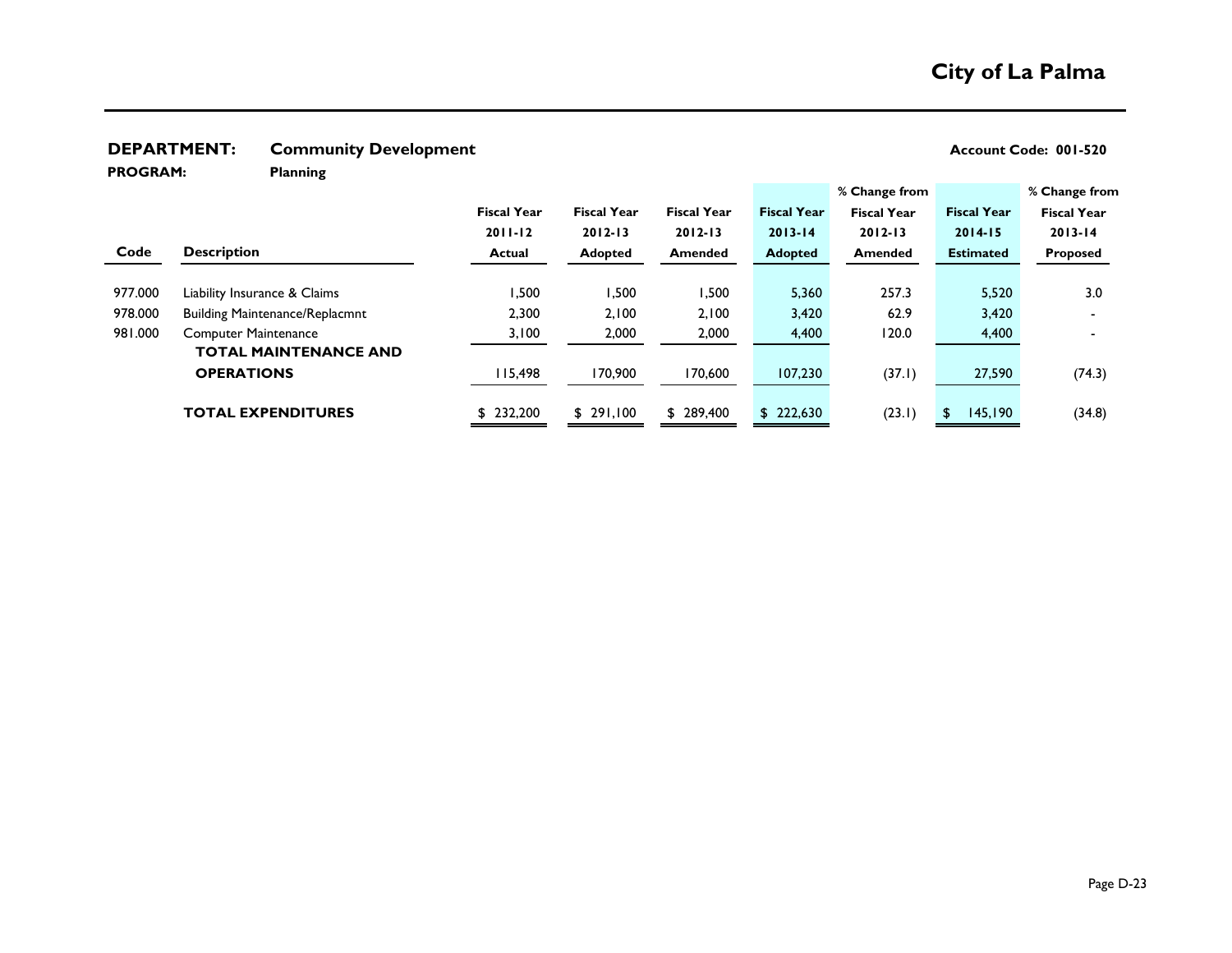| I INVUMIT.<br>Code Filial celliciir |  |                    |  |                           |                    |  |                                  |  |                    |                    |          |                    |                    |  |
|-------------------------------------|--|--------------------|--|---------------------------|--------------------|--|----------------------------------|--|--------------------|--------------------|----------|--------------------|--------------------|--|
|                                     |  |                    |  |                           |                    |  |                                  |  |                    | % Change from      |          |                    | % Change from      |  |
|                                     |  | <b>Fiscal Year</b> |  |                           | <b>Fiscal Year</b> |  | <b>Fiscal Year</b>               |  | <b>Fiscal Year</b> | <b>Fiscal Year</b> |          | <b>Fiscal Year</b> | <b>Fiscal Year</b> |  |
|                                     |  | $2011 - 12$        |  |                           | $2012 - 13$        |  | $2012 - 13$                      |  | $2013 - 14$        | $2012 - 13$        |          | $2014 - 15$        | $2013 - 14$        |  |
|                                     |  | Actual             |  | <b>Adopted</b><br>Amended |                    |  | <b>Adopted</b><br><b>Amended</b> |  | <b>Estimated</b>   |                    | Proposed |                    |                    |  |
| <b>Personnel Services</b>           |  | 89,422<br>⊅        |  |                           | 103,300            |  | 103,200                          |  | 66,900             | (35.2)             | S.       | 73,100             | 9.3                |  |
| Maintenance and Operations          |  | 9.645              |  |                           | 18,120             |  | 17,420                           |  | 16,790             | (3.6)              |          | 16,820             | 0.2                |  |
| Capital Outlay/Improvements         |  |                    |  |                           |                    |  | $\overline{\phantom{0}}$         |  |                    | N/A                |          |                    | N/A                |  |
| Total                               |  | 99.067             |  |                           | 121,420            |  | 20,620                           |  | 83,690             | (30.6)             |          | 89,920             | 7.4                |  |
|                                     |  |                    |  |                           |                    |  |                                  |  |                    |                    |          |                    |                    |  |

#### **DEPARTMENT:** Community Development **Account Code: 001-530** Account Code: 001-530 **Code Enforcement PROGRAM:**

#### PROGRAM DESCRIPTION:

Code Enforcement (CE) is the prevention, detection, investigation and enforcement of violations of statutes or ordinances regulating public health, safety, and welfare, public works, business activities and consumer protection, building standards, land-use, or municipal affairs. Traditionally, the CE uses various techniques to gain compliance with duly-adopted regulations such as land use and zoning ordinances, health and housing codes, sign standards, and California building and fire codes.

La Palma's Code Enforcement program provides largely proactive code enforcement in residential, commercial, and industrial areas of the City. Most of La Palma's code enforcement cases involve property maintenance issues, in-operable vehicles, and abatement of graffiti. This program also provides inspections and enforcement actions for compliance with Water Quality Management Plans (WQMP), the National Pollutant Discharge Elimination System (NPDES) Permit, and Fats, Oil and Grease (FOG) Program. The full-time Code Enforcement Officer's NPDES and FOG monitoring efforts are augmented by contracted personnel specializing in this narrow scope of field inspection of grease control devises and waste enclosures. Fiscal year 2012-13 saw approximately 600 inspections conducted and over 300 active code enforcement cases opened or on-going.

Beginning in January 2013, all positions that become vacant are to be frozen in the effort to reduce operating expenditures. Further, any request to fill vacated positions must be approved by City Council prior to recruitment. Pursuant to that directive a decision was made to absorb parking enforcement responsibilities with code enforcement upon the vacancy of the part-time parking enforcement officer in February 2013 on a trial basis.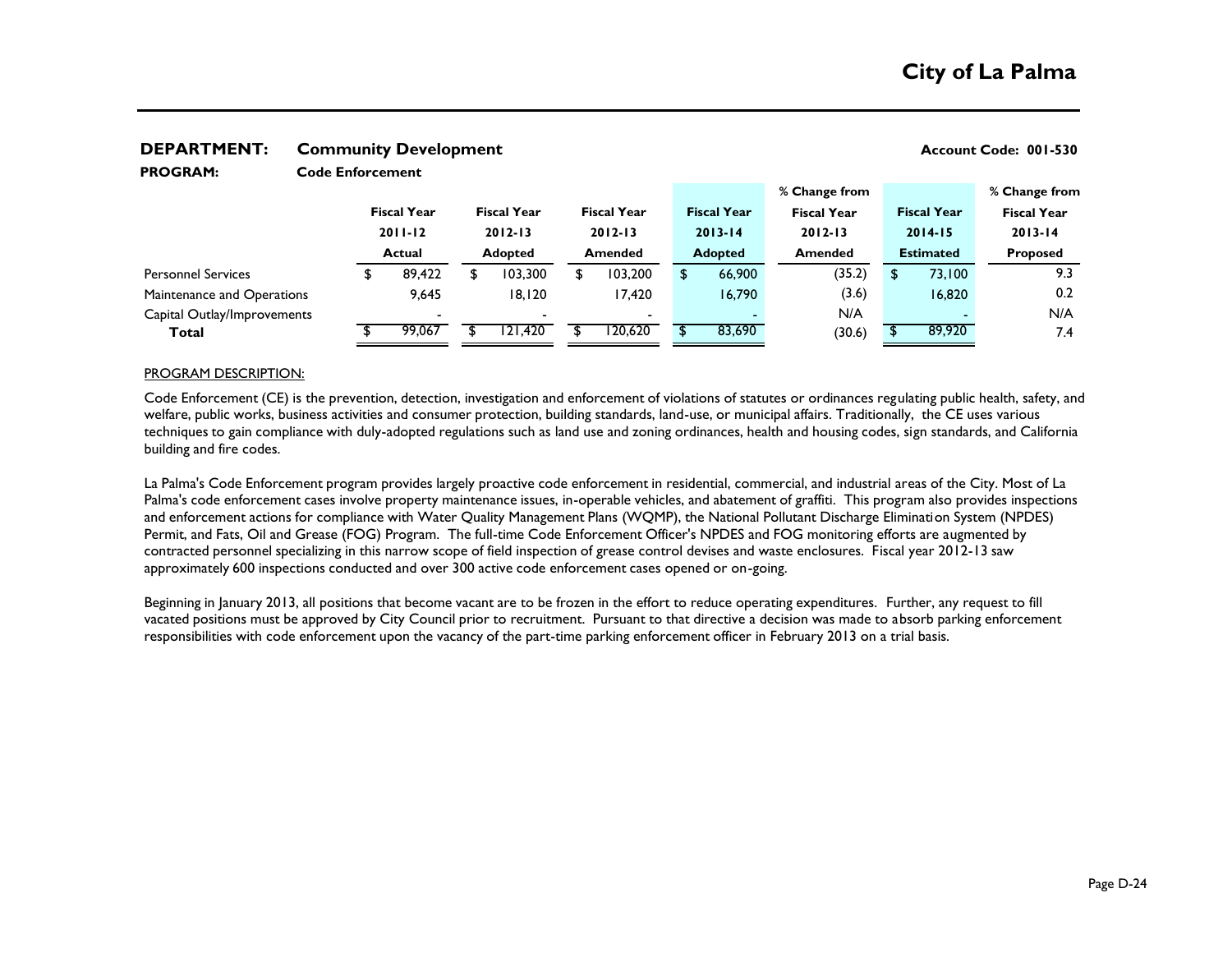# **DEPARTMENT:** Community Development **COMEXAGE 2001-530** Account Code: 001-530

#### **PROGRAM: Code Enforcement**

#### PROGRAM EXPLANATION:

- Code 501: Code Enforcement Officer 1.00 Salaries - Full Time
- Code 505: Represents the salary savings anticipated during the year due to vacancies in the workforce. Estimated at three percent (3%).
- Code 530: Provides for personnel overtime.
- Code 550: Funds budgeted in this code include this program's pro rata share of Employee Benefits costs.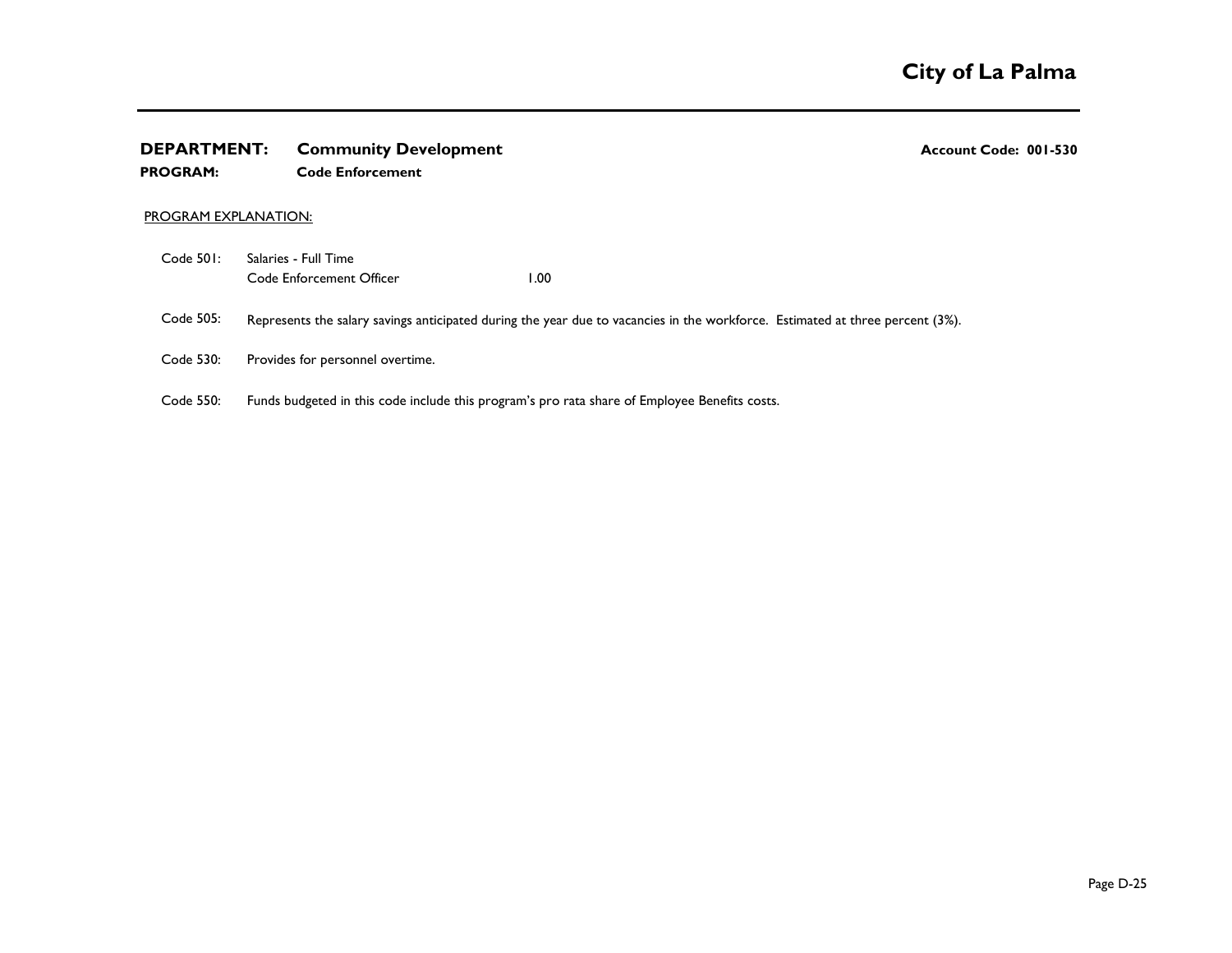| <b>DEPARTMENT:</b> | <b>Community Development</b>                                                                                                                                                                                       | Account Code: 001-530 |
|--------------------|--------------------------------------------------------------------------------------------------------------------------------------------------------------------------------------------------------------------|-----------------------|
| <b>PROGRAM:</b>    | <b>Code Enforcement</b>                                                                                                                                                                                            |                       |
| Code 600:          | Provides for directed Code Enforcement efforts on specific areas/sites.<br>ECIS Annual Inspections for of FSE for NDPES and FOG                                                                                    |                       |
| Code 620:          | Costs in this category include professional meetings and training for the following:<br>Local NPDES and Code Enforcement related meetings and seminars<br>WQMP training as needed for the Code Enforcement Officer |                       |
| Code $621$ :       | Mileage reimbursement for travel to/from related meetings and training.                                                                                                                                            |                       |
| Code 622:          | Professional membership dues for CACEO.                                                                                                                                                                            |                       |
| Code 623:          | Uniforms for the Code Enforcement Officer.                                                                                                                                                                         |                       |
| Code 650:          | Purchase of office supplies specific to code enforcement services.                                                                                                                                                 |                       |
| Code 654:          | Includes cost of printing citations, business cards, and miscellaneous printing charges.                                                                                                                           |                       |
| Code 725:          | Small tools and equipment needed for WQMP/NPDES and other code enforcement efforts.                                                                                                                                |                       |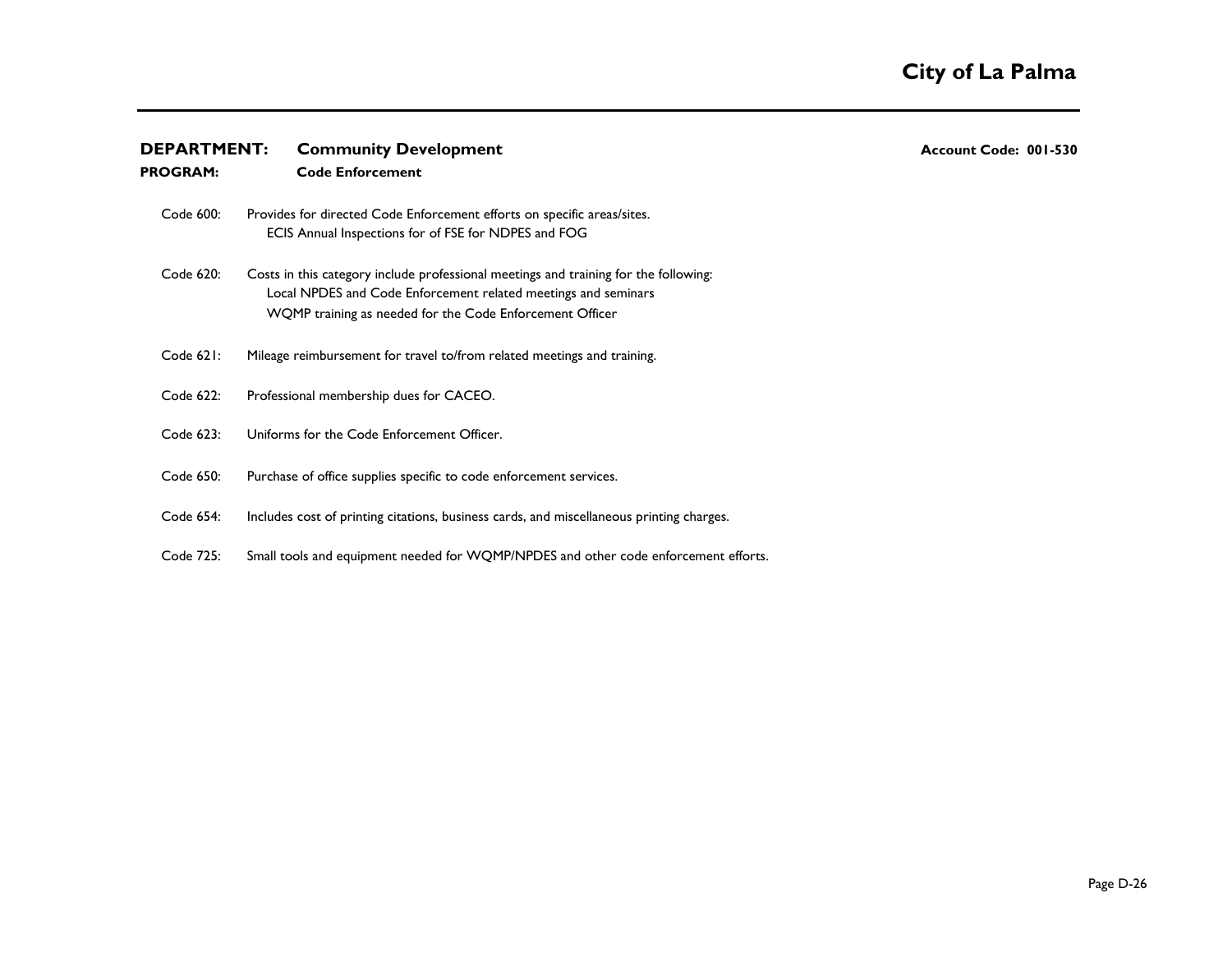## **DEPARTMENT:** Community Development **COMENT:** Account Code: 001-530

**PROGRAM: Code Enforcement**

| Code 977: |                                                                                                            |  |
|-----------|------------------------------------------------------------------------------------------------------------|--|
|           | Funds budgeted in this code include this program's pro rata share of Liability Insurance and Claims costs. |  |

- Code 978: Funds budgeted in this code include this program's pro rata share of Building Maintenance and Replacement costs.
- Code 979: Funds budgeted in this code include this program's pro rata share of Vehicle Maintenance costs.
- Code 980: Funds budgeted in this code include this program's pro rata share of Vehicle Replacement costs.
- Code 981: Funds budgeted in this code include this program's pro rata share of Computer Maintenance costs.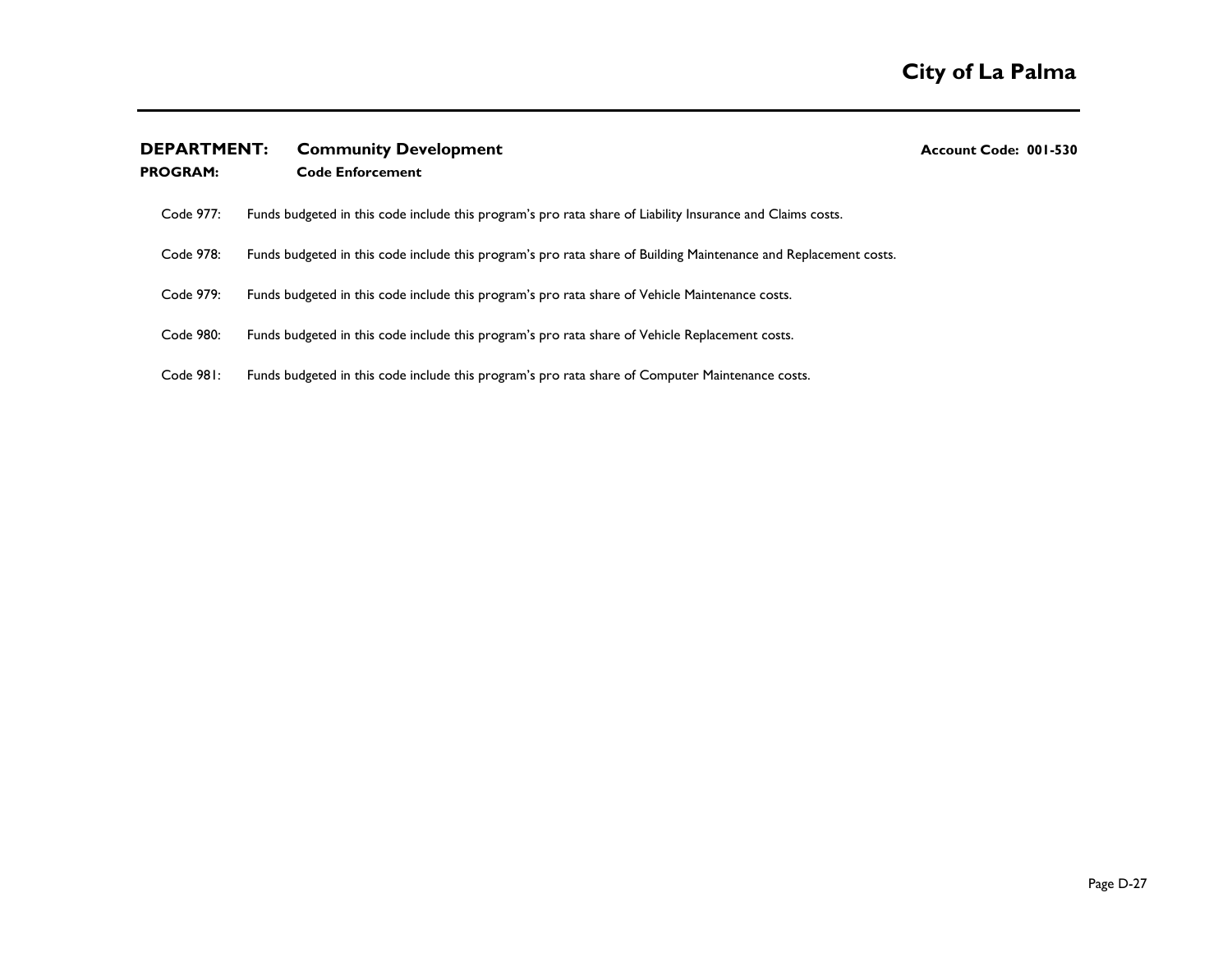## **DEPARTMENT:** Community Development **Account Code: 001-530**

**PROGRAM:** 

J.

**Code Enforcement**

|         |                                       |                    |                    |                    |                    | % Change from            |                        | % Change from      |  |
|---------|---------------------------------------|--------------------|--------------------|--------------------|--------------------|--------------------------|------------------------|--------------------|--|
|         |                                       | <b>Fiscal Year</b> | <b>Fiscal Year</b> | <b>Fiscal Year</b> | <b>Fiscal Year</b> | <b>Fiscal Year</b>       | <b>Fiscal Year</b>     | <b>Fiscal Year</b> |  |
|         |                                       | $2011 - 12$        | $2012 - 13$        | $2012 - 13$        | $2013 - 14$        | $2012 - 13$              | $2014 - 15$            | $2013 - 14$        |  |
| Code    | <b>Description</b>                    | <b>Actual</b>      | <b>Adopted</b>     | <b>Amended</b>     | <b>Adopted</b>     | <b>Amended</b>           | <b>Estimated</b>       | Proposed           |  |
|         | <b>PERSONNEL SERVICES</b>             |                    |                    |                    |                    |                          |                        |                    |  |
| 501.000 | Salaries - Full-time                  | \$<br>59,853       | \$<br>72,700       | 72,700<br>\$       | 54,900<br>\$       | (24.5)                   | $\mathbf{s}$<br>59,000 | 7.5                |  |
| 505.000 | <b>Salary Savings Credit</b>          |                    | (3,200)            | (3,200)            | (1,700)            | (46.9)                   | (2,300)                | 35.3               |  |
| 550.000 | <b>Employee Benefits</b>              | 27,650             | 33,800             | 33,700             | 13,700             | (59.3)                   | 16,400                 | 19.7               |  |
|         | <b>TOTAL PERSONNEL</b>                |                    |                    |                    |                    |                          |                        |                    |  |
|         | <b>SERVICES</b>                       | 89,422             | 103,300            | 103,200            | 66,900             | (35.2)                   | 73,100                 | 9.3                |  |
|         | <b>MAINTENANCE AND OPERATIONS</b>     |                    |                    |                    |                    |                          |                        |                    |  |
| 600.000 | <b>Professional Contract Services</b> |                    | 6,500              | 6,500              | 6,500              |                          | 6,500                  |                    |  |
| 620.000 | Meetings & Training                   | 33                 | 1,000              | 400                | 400                |                          | 400                    |                    |  |
| 621.000 | Mileage Reimbmnt/Auto Allow           |                    | 100                | 100                | 100                |                          | 100                    |                    |  |
| 622.000 | <b>Publications &amp; Dues</b>        | 75                 | 100                | 100                | 100                |                          | 100                    |                    |  |
| 623.000 | <b>Uniforms</b>                       | 2                  | 400                | 400                | 400                | $\overline{\phantom{0}}$ | 400                    |                    |  |
| 650.000 | <b>Office Supplies</b>                | 104                | 200                | 100                | 100                |                          | 100                    |                    |  |
| 654.000 | Printing & Reproduction               | 112                | 300                | 300                | 350                | 16.7                     | 300                    | (14.3)             |  |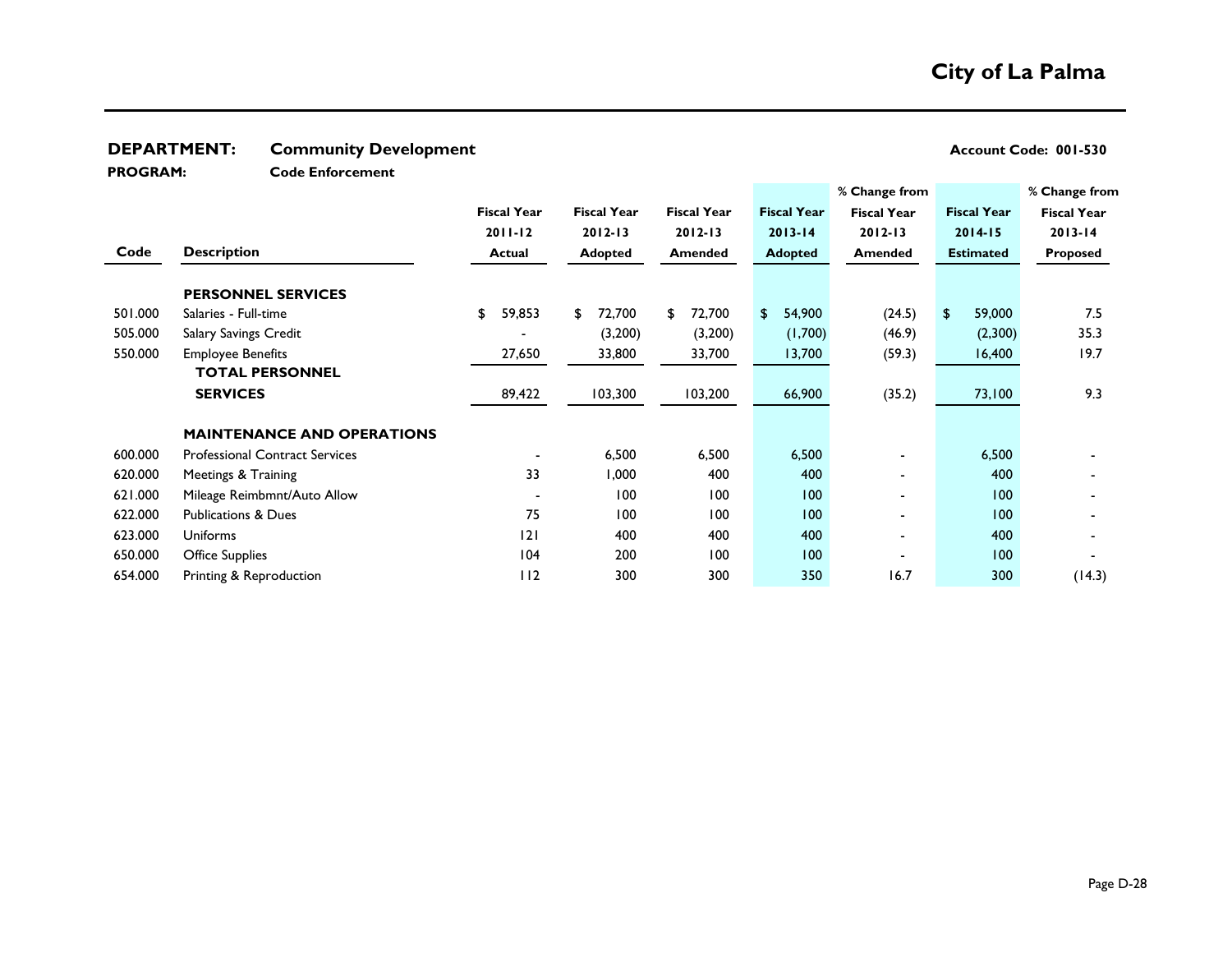## **DEPARTMENT:** Community Development **Account Code: 001-530**

**PROGRAM:** 

**Code Enforcement**

|         |                                       |                    |                    |                    |                        | % Change from            |                    | % Change from      |
|---------|---------------------------------------|--------------------|--------------------|--------------------|------------------------|--------------------------|--------------------|--------------------|
|         |                                       | <b>Fiscal Year</b> | <b>Fiscal Year</b> | <b>Fiscal Year</b> | <b>Fiscal Year</b>     | <b>Fiscal Year</b>       | <b>Fiscal Year</b> | <b>Fiscal Year</b> |
|         |                                       | $2011 - 12$        | $2012 - 13$        | $2012 - 13$        | $2013 - 14$            | $2012 - 13$              | $2014 - 15$        | $2013 - 14$        |
| Code    | <b>Description</b>                    | <b>Actual</b>      | <b>Adopted</b>     | Amended            | <b>Adopted</b>         | <b>Amended</b>           | <b>Estimated</b>   | <b>Proposed</b>    |
|         |                                       |                    |                    |                    |                        |                          |                    |                    |
| 977.000 | Liability Insurance & Claims          | 1,200              | 1,320              | 1,320              | 760, ا                 | 33.3                     | 840,ا              | 4.5                |
| 978.000 | <b>Building Maintenance/Replacmnt</b> | 2,300              | 1,800              | 1,800              | 080, ا                 | (40.0)                   | 080,               |                    |
| 979.000 | Vehicle Maintenance                   | 1,500              | 1,700              | 1,700              | 1,500                  | (11.8)                   | 1,500              |                    |
| 980.000 | Vehicle Replacement                   | 2,100              | 3,000              | 3,000              | 3,000                  | $\overline{\phantom{0}}$ | 3,000              |                    |
| 981.000 | <b>Computer Maintenance</b>           | 2,100              | 1,700              | 1,700              | 1,500                  | (11.8)                   | 1,500              |                    |
|         | <b>TOTAL MAINTENANCE AND</b>          |                    |                    |                    |                        |                          |                    |                    |
|         | <b>OPERATIONS</b>                     | 9,645              | 18,120             | 17,420             | 16,790                 | (3.6)                    | 16,820             | 0.2                |
|         | <b>TOTAL EXPENDITURES</b>             | 99,067             | \$121,420          | \$120,620          | 83,690<br>$\mathbf{s}$ | (30.6)                   | 89,920             | 7.4                |